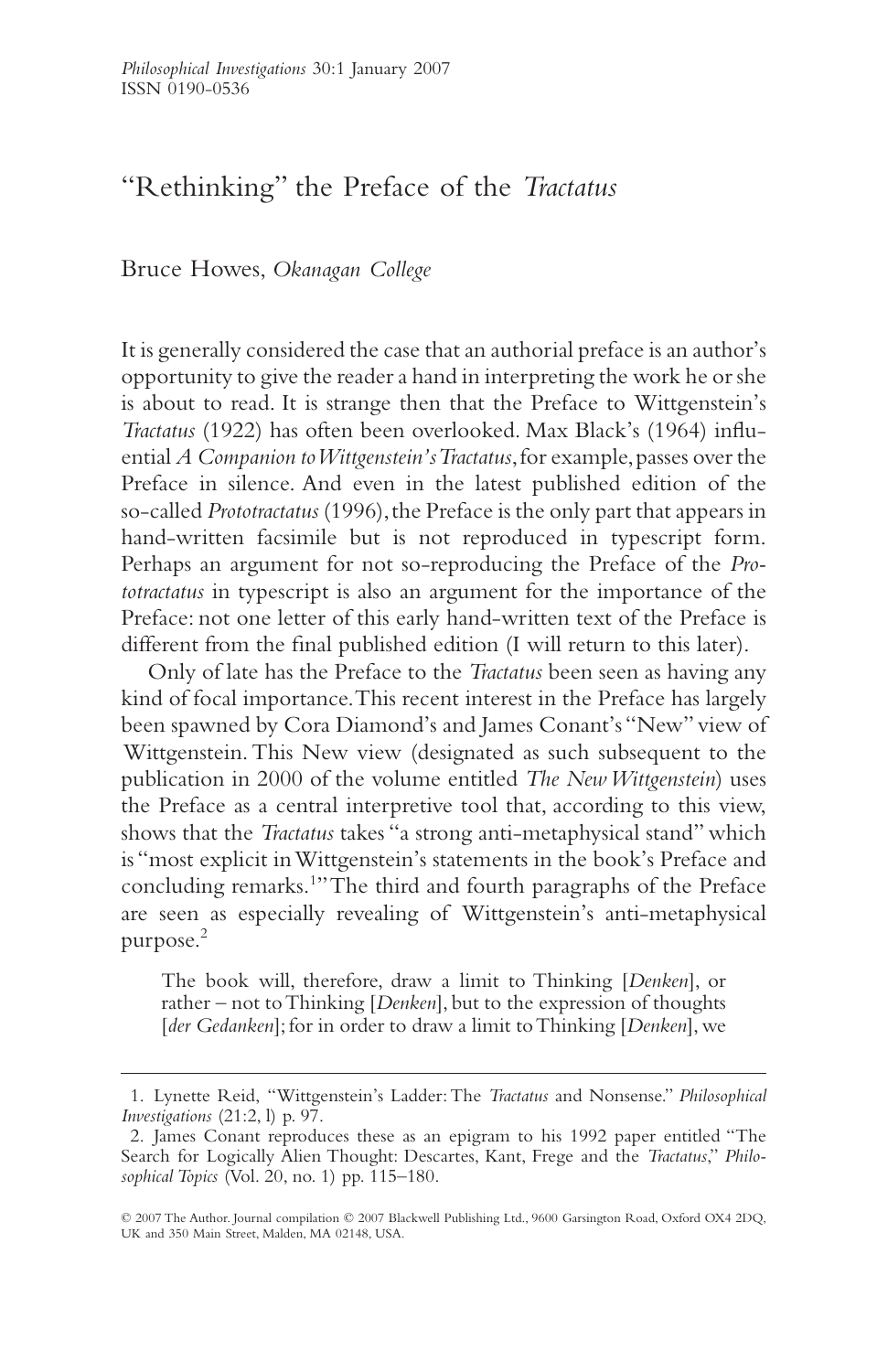should have to be able to think both sides of this limit (we should therefore have to be able to think what cannot be thought).

The limit can, therefore, only be drawn in language and what lies on the other side of the limit will simply be nonsense [*Unsinn*]  $(p. 27).$ <sup>3</sup>

Although "Standard" interpretive works (i.e. those works the New view opposes which take the *Tractatus* to be irreducible to an antimetaphysical interpretation) have been less interested in the Preface, this assertion of its greater prominence that the New view represents does not, however, signify any great *interpretive* departure from the Standard view of the Preface. Indeed one view common to virtually all Wittgenstein scholarship seems to be that, in paragraphs three and four, Wittgenstein is merely affirming that the limits of Thinking (*Denken*) and the limits of expression are, for all intents and purposes, the same. On this it seems the New and Standard views are at one. But the New view sees this as a decisive flaw in the Standard view. For if the Preface is given its due prominence as Wittgenstein's attempt to aid the reader in his understanding of the *Tractatus*, then its anti-metaphysical message flies in the face of any contention that Wittgenstein is asserting the existence of something inexpressibly true, i.e. some sort of deep nonsense, to which adherents of the Standard view are to various degrees wedded.

I will contend in the following that, although the New view is correct in its assessment of the importance of the Preface and in its assessment of the problems with the Standard reading given this common view of the Preface,it is wrong (as is the Standard view) insofar as the common anti-metaphysical reading of the Preface is wrong. For if the Preface is deserving of greater prominence in our overall interpretation of the *Tractatus*, then obviously it is as well deserving of a more than cursory interpretation. If we now look with closer scrutiny at the Preface, it becomes clear that the most plausible interpretation is in fact one opposed to the common reading.Specifically,whatWittgenstein is pointing to in the third paragraph is a general rule of limit drawing (what I will in the following call "the both sides rule") and that this general rule implies that the limit of the *expression of thoughts* cannot be considered at the same limit as a*limit toThinking* [*Denken*] since drawing the former limit is the explicit point of the *Tractatus* while any drawing

<sup>3.</sup> Note that I have capitalized Thinking here, and will throughout, in an attempt to more clearly distinguish noun from verb form.

<sup>© 2007</sup> The Author. Journal compilation © 2007 Blackwell Publishing Ltd.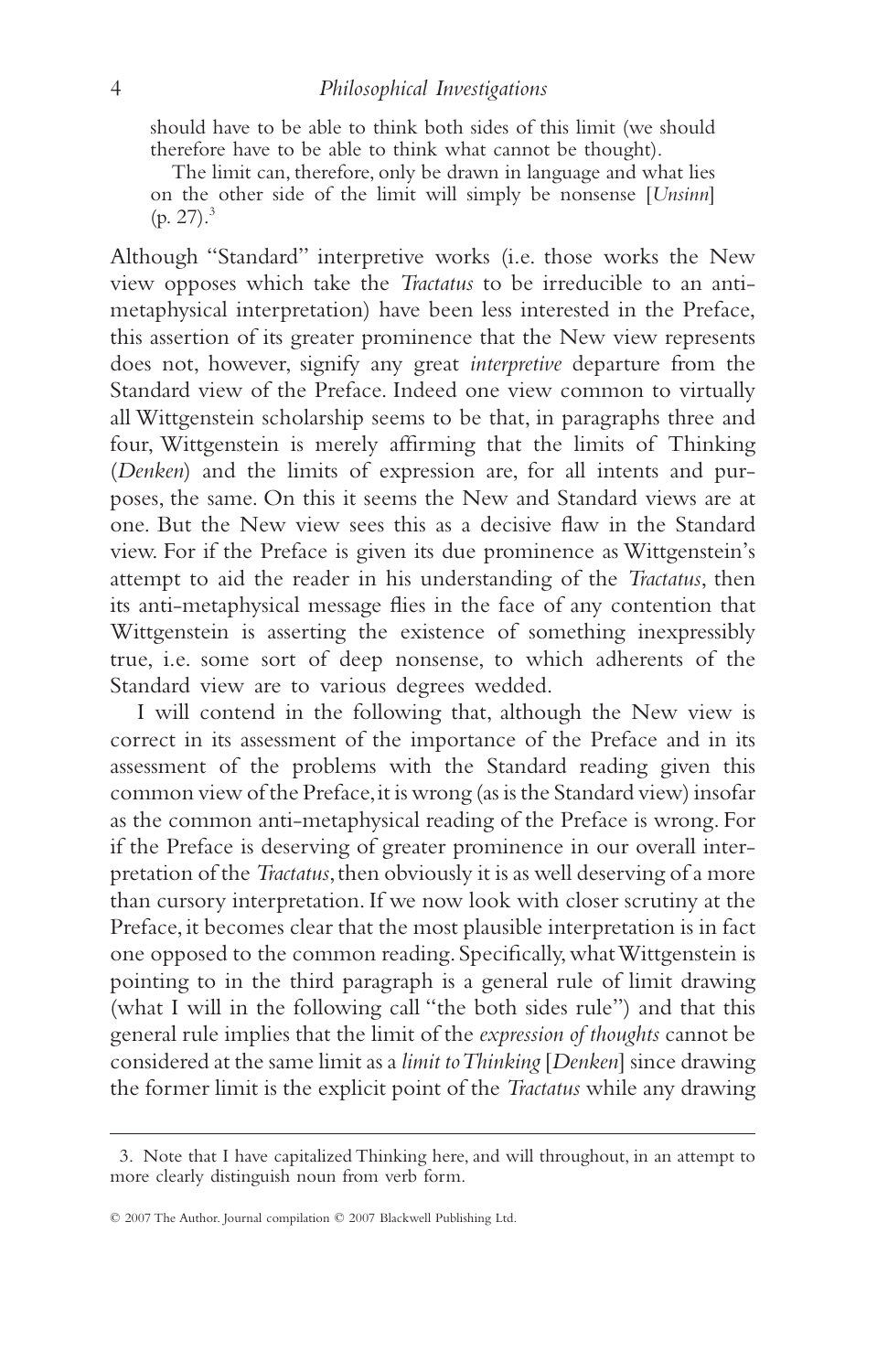*Bruce Howes* 5

of the latter limit is explicitly designated (in the fourth paragraph) as an absurdity. It is clear from this that the limit of Thinking *must* extend beyond the limit of the expression of thought. And so, it is also clear that in the Preface of the *Tractatus* Wittgenstein is indeed indicating a capacity more consistent with the metaphysical reading:Thinking that goes beyond possible expression.

## I. The "Both Sides" Rule

. . . for in order to draw a limit to Thinking [Denken], we should have to be able to think both sides of this limit (we should therefore have to be able to think what cannot be thought).

A close reading of the third paragraph of the Preface reveals a dialectical point in regard to Thinking and limit drawing. In this passage, Wittgenstein is stating that we should have to be able to *think* both sides of the limit of Thinking in order to be able to draw a limit to Thinking. We cannot, of course, do this and so cannot draw such a limit. But the implication as well is important: we *can* draw a limit to the expression of thoughts, i.e. to language. Indeed this is the stated project of the *Tractatus.* So the further implication is that we *can* think both sides of *this* limit; and, indeed, that we must be able to think both sides of such a limit if there is to be such a limit drawn at all.We are given no reason in this passage to believe that the limit drawing criterion (thinking both sides) is meant to apply only to drawing a limit to *Thinking*. Rather, the way in which it is stated, i.e., as if an obvious fact were being mentioned, makes it clear that Wittgenstein is applying what he sees as a generally applicable rule of limit drawing: to draw a limit, one must first have the capacity to think from the vantage point of "outside" the limit being drawn. It is only absurd to speak of "both sides" of Thinking; but to speak of "both sides" of thought and its expression is not. In short, if the task of the *Tractatus* is to limit language or the "expression of thoughts," then one will have to be able to think both sides of such a limit to fulfill such a task.The conclusion must either be that with the *Tractatus* Wittgenstein very consciously constructed an elaborate ruse – signifying nothing  $4$  – or he

<sup>4.</sup> This view has been very prominently suggested of late principally by James Conant in"MustWe ShowWhatWe Cannot Say?"in R.Fleming and M.Payne (eds.),*The Senses of Stanley Cavell* (Lewisburg: Bucknell University Press, 1989) and elsewhere.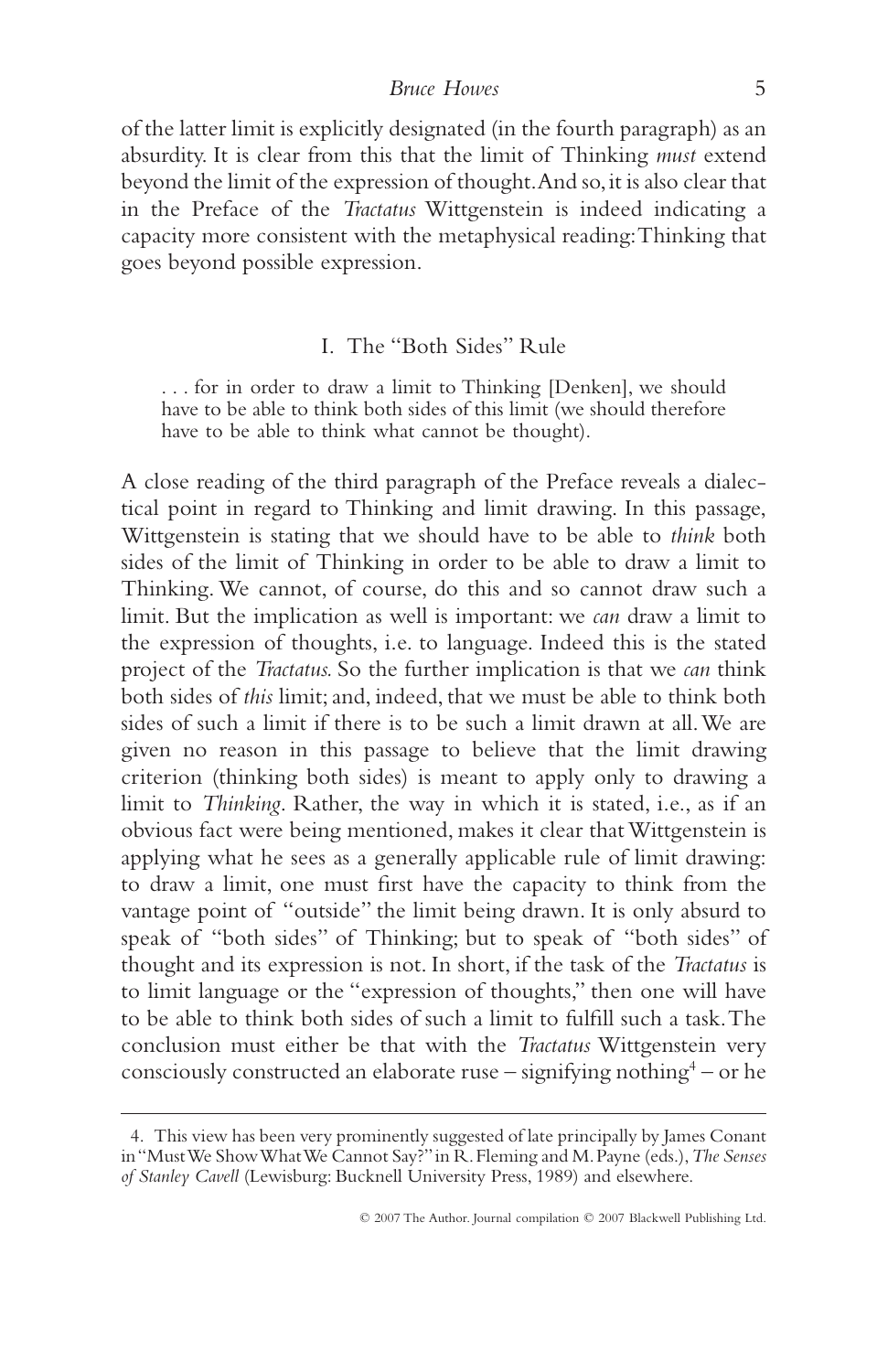considered that *Denken*, as distinguished from *der Gedanke*, *must* transgress the limits of language. Surely the latter conclusion is most plausible given what the text says and given the Preface's New found prominence.There *must be* Thinking on the other side of the limit in order for this to be a real limit.<sup>5</sup> But the content of this Thinking cannot become an expression since any attempt at *expression* of that outside the limit of expression is *Unsinn*.

In order to keep straight the distinction I am making between *Denken* and *Gedanke*, let us give them different collective designations. The "both sides" limiting rule is: in order to draw a limit we must be able to think both sides of that limit. Let us call the "class of all Thinking (*Denken*),"Th<sub>1</sub>. Such a "class" of course is itself not thinkable *as a class*; my reference to it here as such is only meant to simplify expression. For our purposes, we need not worry about the illimitable nature of this class;what is pertinent is only that its illimitability implies that its scope extends further than any class that is limitable.This brings us to the class of all expressible thoughts, which we will designate  $Th<sub>2</sub>$ . This limit of the "expression of thoughts" amounts to the same thing as a limit of thoughts themselves.Also,for the purposes of what follows I will refer to the (at this point hypothetical) content of  $Th_1$  that falls outside the scope of  $Th_2$ , as  $Th_{1-2}$ . An ontological corollary is that if we are able to think both sides of a limit of expression of thoughts, then there *are* two sides to that limit.And so what Wittgenstein is positing here is a limit with two sides, the outside being indefinable, yes, but nonetheless *there*.

We can say that all  $Th_2$  are a *kind* or *type* of  $Th_1$ ; that is, expressible thoughts are a type of Thinking (Th1). But the inverse is *not* the case. And, to make the point in a different way,  $Th_2$  – the class of expressible thoughts – is itself limitable *only if* it belongs to a larger class.The both sides rule makes this clear and, too, clearly implies at least another type of Thinking that does not fall within the limit of expressible thoughts  $(Th<sub>2</sub>)$ . In the common reading, the third paragraph of the Preface says that  $Th_1$  and  $Th_2$  are two different renderings of the same class, and so have the identical scope.<sup>6</sup>

For the time being, let us simply consider  $Th_{1-2}$  as Thinking that is "incompleteable," insofar as one sees expression as the completion of

<sup>5.</sup> A "clear terminus" as he calls it elsewhere (6.372).

<sup>6.</sup> Or put pragmatically, should be thought of as the same.

<sup>© 2007</sup> The Author. Journal compilation © 2007 Blackwell Publishing Ltd.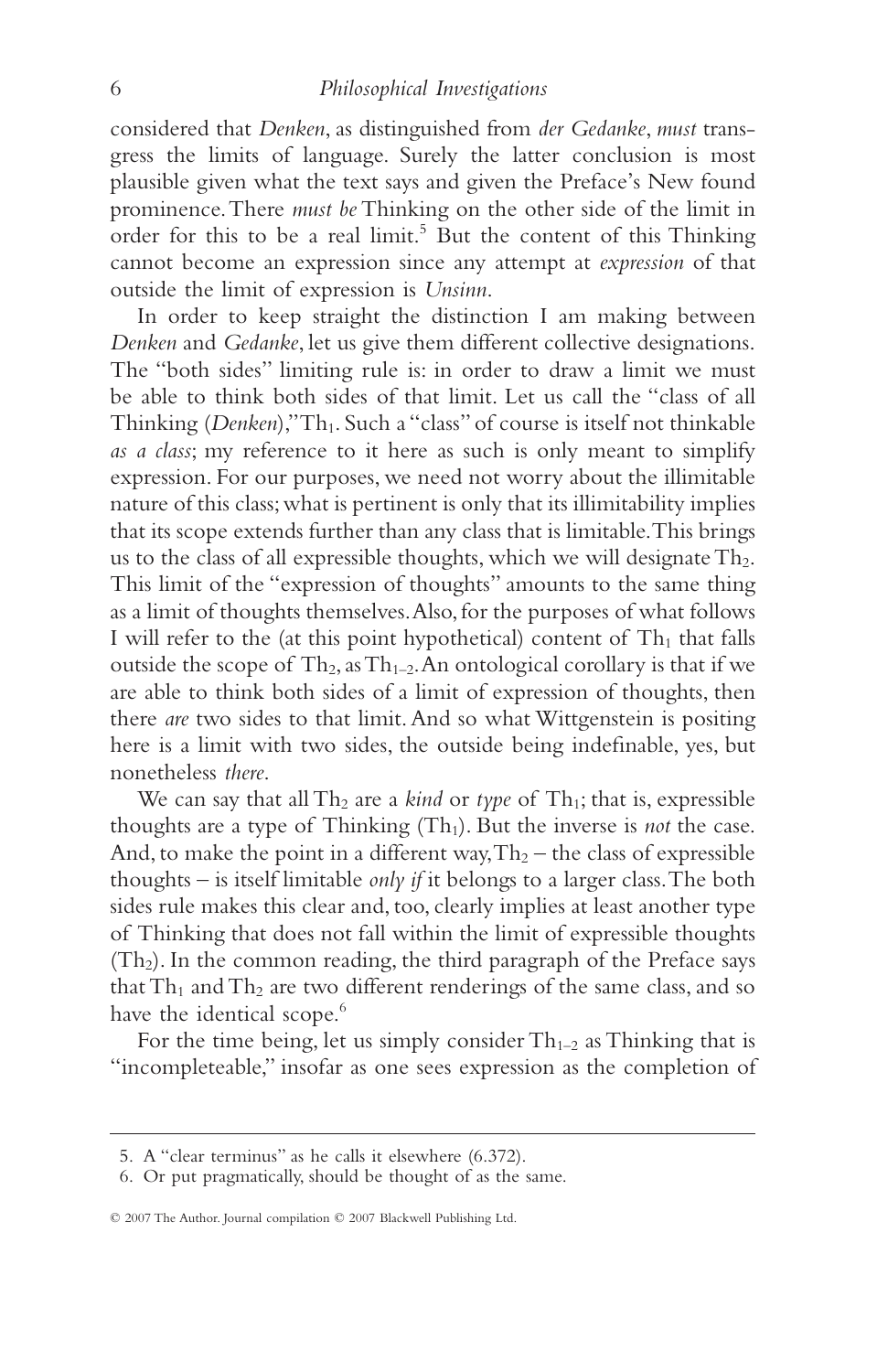Thinking, i.e. expression as the *aim* of Thinking.7 We can call the Thinking within the limit of thought (Th<sub>2</sub>) *completeable*, whether it actually is complete or incomplete. As Thinking that cannot become thoughts,  $Th_{1-2}$  Thinking then cannot be brought within  $Th_2$ .<sup>8</sup> By  $Th_{1-2}$  I do have primarily in mind here that which shows in propositions with sense, but cannot be said.<sup>9</sup> That is, if one tries to say what shows, i.e. if one tries to complete what is incompleteable, one fails and only comes out with nonsense.The point that nonetheless needs to be made is if something is shown, indicated, made manifest, i.e. *er zeigt*, must it not in some sense be thinkable? And, in so far as we cannot say it, must not this Thinking of what shows be of a type that is not  $Th<sub>2</sub>$ ?

Thinking – *Denken* – (as in its everyday usage) is a special case only because it comprises not only the content of what is being limited but also the means generally used to draw the limit.This creates a paradox akin to the puzzle of a pair of scissors cutting itself, or (a metaphor Wittgenstein [1972] uses later in *On Certainty*<sup>10</sup>) a yardstick measuring itself. In this case Thinking is the cutter *and* that which is being cut; it is the measure and the measured. SoThinking, as the most "expansive" class, can draw *complete* limits to anything but itself, since what is required for this is that both the inside of the limit and the outside must be accessible (i.e. thinkable) to the one doing the drawing. It can only create smaller limits within itself.

Now, on such dialectically slippery terrain, crucial distinctions are often lost. Here, the distinction lost in much of the literature is that between *the unlimited* and what could be called *the illimitable*. The former implies a metaphysical claim about Thinking; the latter implies only a claim about the metaphysical *subject* and its lack of the wherewithal required to define the limit of Thinking (and so, e.g. make any

<sup>7.</sup> That one reads the early Wittgenstein as adhering to this view is crucial to the inclusion of the *Tractatus* as a founding text of the high analytic project; for this view of the purpose of thinking is often seen in retrospect as essential to that project. e.g. see Dummett's *Origins of Analytical Philosophy* (Cambridge: Harvard University Press, 1996) p. 4.

<sup>8.</sup> I take why this is as beyond the scope of the present paper.

<sup>9.</sup> My point here is to note that the saying/showing distinction is the primary distinction of the *Tractatus* by Wittgenstein's own admission:"The main point [of the *Tractatus*] is the theory of what can be expressed (gesagt) by prop[osition]s – i.e. by language . . . and what cannot be expressed by prop[osition]s, but only shown (gezeigt); which, I believe, is the cardinal problem of philosophy." *Cambridge Letters*, ed. B. McGuinness and G. H. von Wright (Oxford: Blackwell, 1997) p. 124.

<sup>10.</sup> L.Wittgenstein, *On Certainty*, ed. G. E. M.Anscombe and G. H. von Wright (New York: Harper and Row, 1972).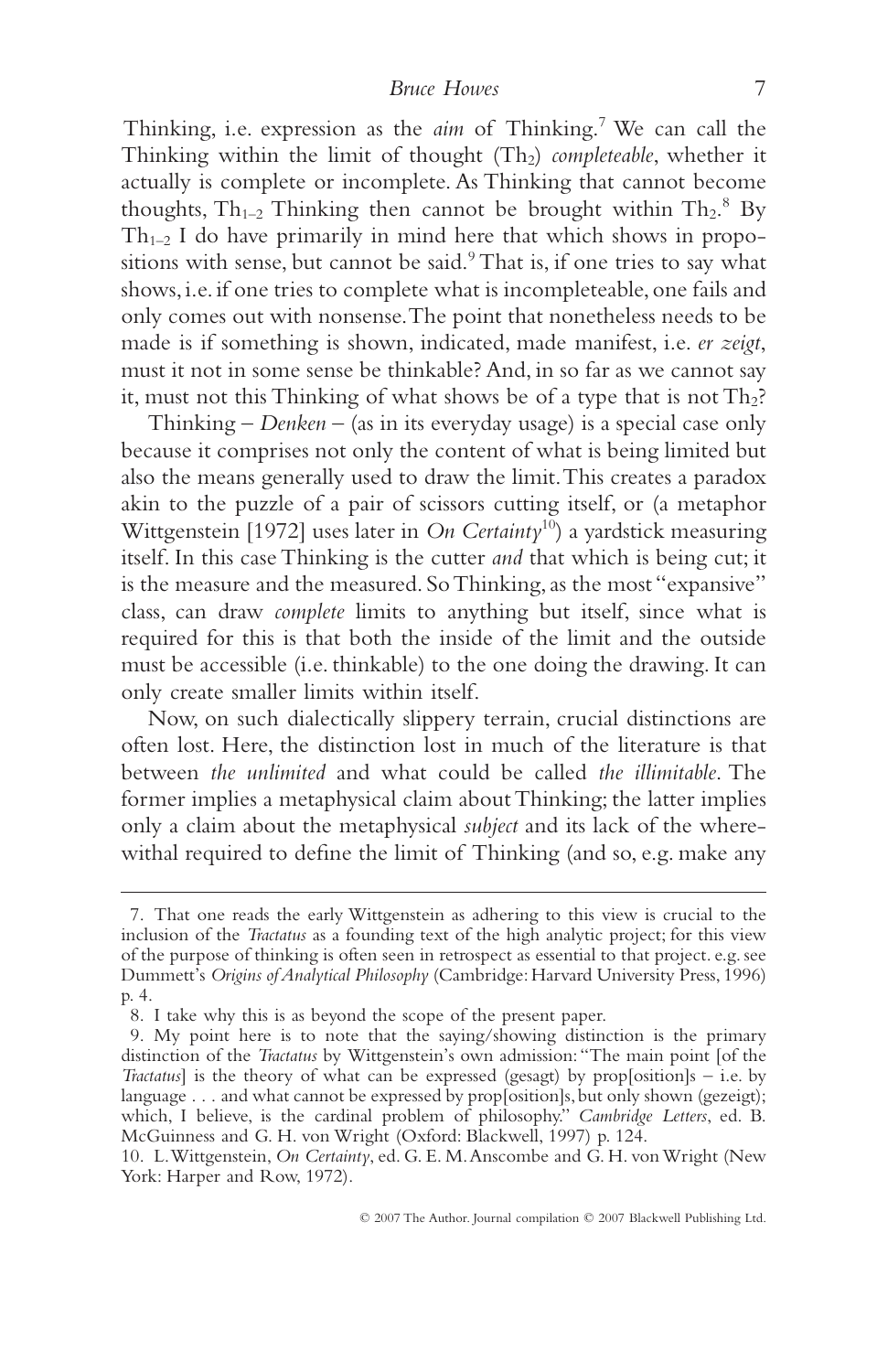such claim as the former one).The latter refers to a characteristic of the *observer*, not the observed. And so, to refer to something as illimitable says nothing about whether there really is such a limit or what such a limit might mean.The notion thatThinking is unlimited can be meant to imply that *all* is thinkable.This is clearly not the thrust of Wittgenstein's statement.The thrust is simply that we cannot posit something particular *outside* of *Thinking*, because in so doing, we show it to be *inside*. 11

## II. The Common Reading

Perhaps the most enigmatic passage from the Preface is: "The book will, therefore, draw a limit to Thinking, or rather – not to Thinking, but to the expression of thoughts . . . " An explicit interpretation of this passage is not to be found in the literature. It can only be assumed from this that it is not generally seen as enigmatic at all, or is seen as simply not important. Hence it is probable that the most obvious interpretation of this passage is commonly assumed in the literature, be it "Standard" or "New," "Mentalist" or "Linguistic," "Cognitivist" or "Non-cognitivist," etc. No doubt the assumption is that, in using the awkward turn of phrase he does (". . . *oder vielmehr* . . . "),Wittgenstein is purposefully using a vague phrase, and then a clearer one, as a rhetorical effect. The most obvious view of why this is so, is that Wittgenstein is just being more perspicuous in his definition  $-$  i.e. that "thinking" is just a vague way of saying "having thoughts," which amounts to the same as "expressing" them. In other words, "or rather" here means "or more precisely." So here Wittgenstein is seen simply reconsidering the use of the former because of its inexactitude.This passage then, according to this view, shows Wittgenstein merely attempting to evade misunderstanding in an ordinary way.

The problem with this view is that this same awkward locution is found as well in the *Prototractatus*. <sup>12</sup> It is unlikely thatWittgenstein would have retained this locution if it did not retain something important.

<sup>11.</sup> Here we have a view at odds with the Platonism of Frege (cf. Wittgenstein's discussion with the *Weiner Kreis* about Shlick's *Ethics*, wherein Wittgenstein takes the non-Platonic view), which holds thought as an absolute limit of any possible thinker whatsoever.

<sup>12.</sup> L. Wittgenstein, *Prototractatus: An Early Version of Tractatus Logico-Philosophicus*, ed. B. F. McGuinness, T. Nyberg and G. H. von Wright (New York: Routledge, 1971); see facsimile of handwritten text, p. 119.

<sup>© 2007</sup> The Author. Journal compilation © 2007 Blackwell Publishing Ltd.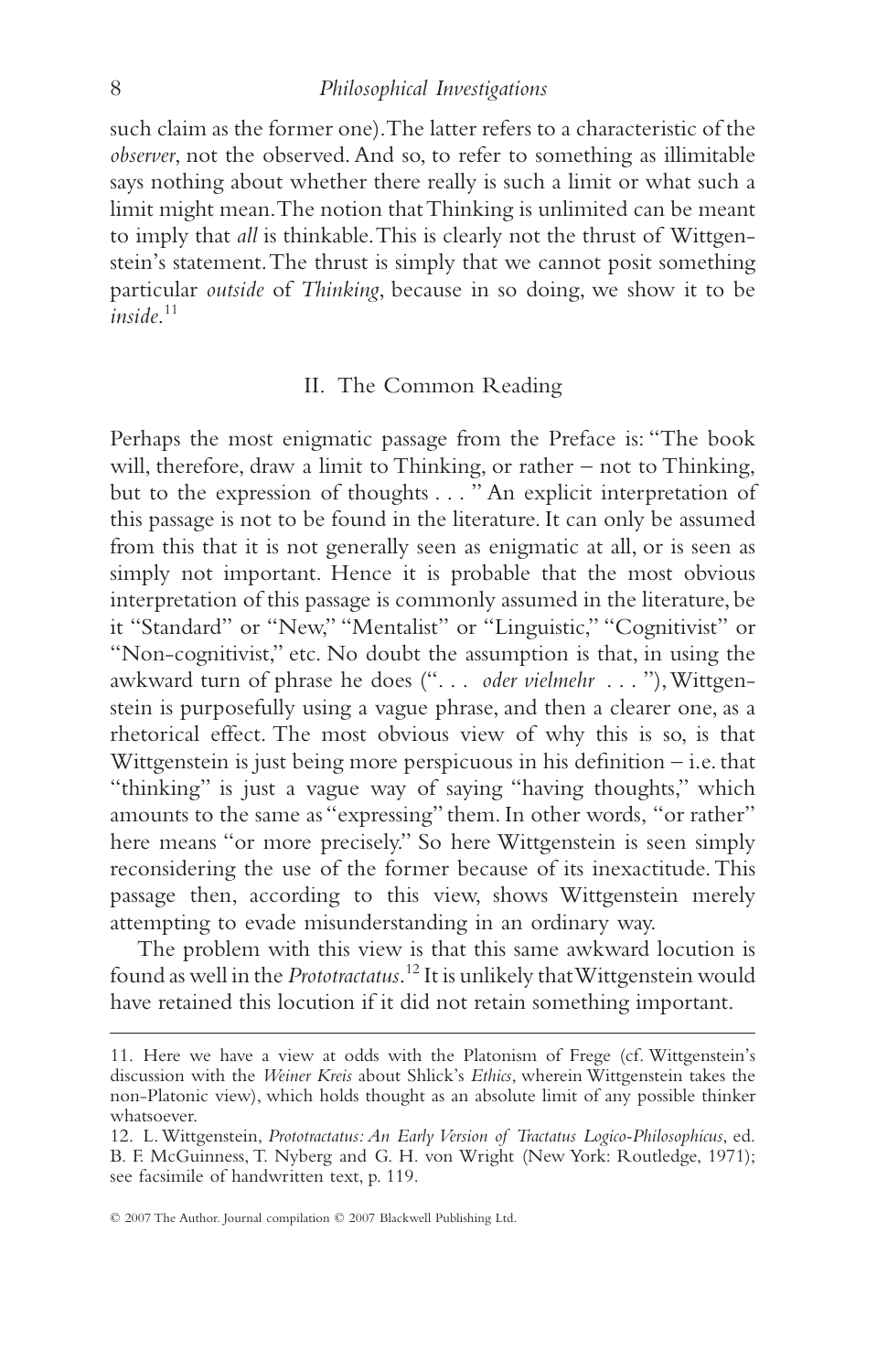Another view may be that this awkward "or rather" shows that Wittgenstein considered "Thinking" (Denken) as *equivalent to* "the expression of thoughts." But this then cannot be made to jibe with the next sentence that speaks of the impossibility of limitingThinking. For if it were impossible to draw a limit toThinking, andThinking and the expression of thoughts were equivalent, then limiting the expression of thoughts would too be impossible. So, it would seem that the "or rather" is *not* meant to denote a transition from a fuzzy reference to a more clear one; nor is it meant to denote an equation between Thinking and the expression of thoughts. As such it seems likely that this "or rather" is meant to make a distinction between two *really* distinct things – Thinking (Th<sub>1</sub>) and the expression of thoughts (Th<sub>2</sub>). So, the locution is retained by Wittgenstein through different versions precisely because it does hit the nail on the head.That it is a vaguely paradoxical turn of phrase only indicates that the point being made is itself paradoxical.<sup>13</sup>

The common reading of the third and fourth paragraph of the Preface is that Wittgenstein is offering here a shorthand account of why the limitation of thought  $(Th_2)$  can only be accomplished by way of language. This is justified by the passage. The further step the common reading makes, however, is that this passage shows Wittgenstein to be claiming that this limitation of thought  $(Th<sub>2</sub>)$  to that which can be said is *descriptive* of what he takes to be the *real* limit of Thinking (or in our parlance, that  $Th_1$  is equal to  $Th_2$ ). This further step is *not* justified by the passage. Peter Hacker (1999) most recently calls it "an unargued assumption of the *Tractatus*" that one cannot think what one cannot express.<sup>14</sup> Brian McGuinness (1988) states – using noun and verb form interchangeably – that forWittgenstein "it is only in language that we can identify *a thought*, and thus . . . all that is logically true of language will also define for us the limits of what can be *thought*."15 According to G. E. M. Anscombe (1971), Wittgenstein

<sup>13.</sup> Of course this is assuming that Wittgenstein's view here is a coherent one, a point made by Lynette Reid (Reid 1998: 100). But that it is incoherent cannot be adequately backed up by reference to Wittgenstein's own later view of the *Tractatus*.

<sup>14.</sup> This at the end of an article defending an intentional reading of thinking in the *Tractatus*; "Naming,Thinking and Meaning in the *Tractatus.*" *Philosophical Investigations* (22:2, April, 1999) p. 132.

<sup>15.</sup> To his credit, McGuinness inserts the mitigating "for us" here, which could be taken as steering clear of metaphysical absolutes in a way consistent with Wittgenstein's approach and the *Tractatus*' ambiguities. *Wittgenstein:A Life –Young Ludwig 1889–1921* (London: Penguin Books, 1988) p. 305; emphasis added.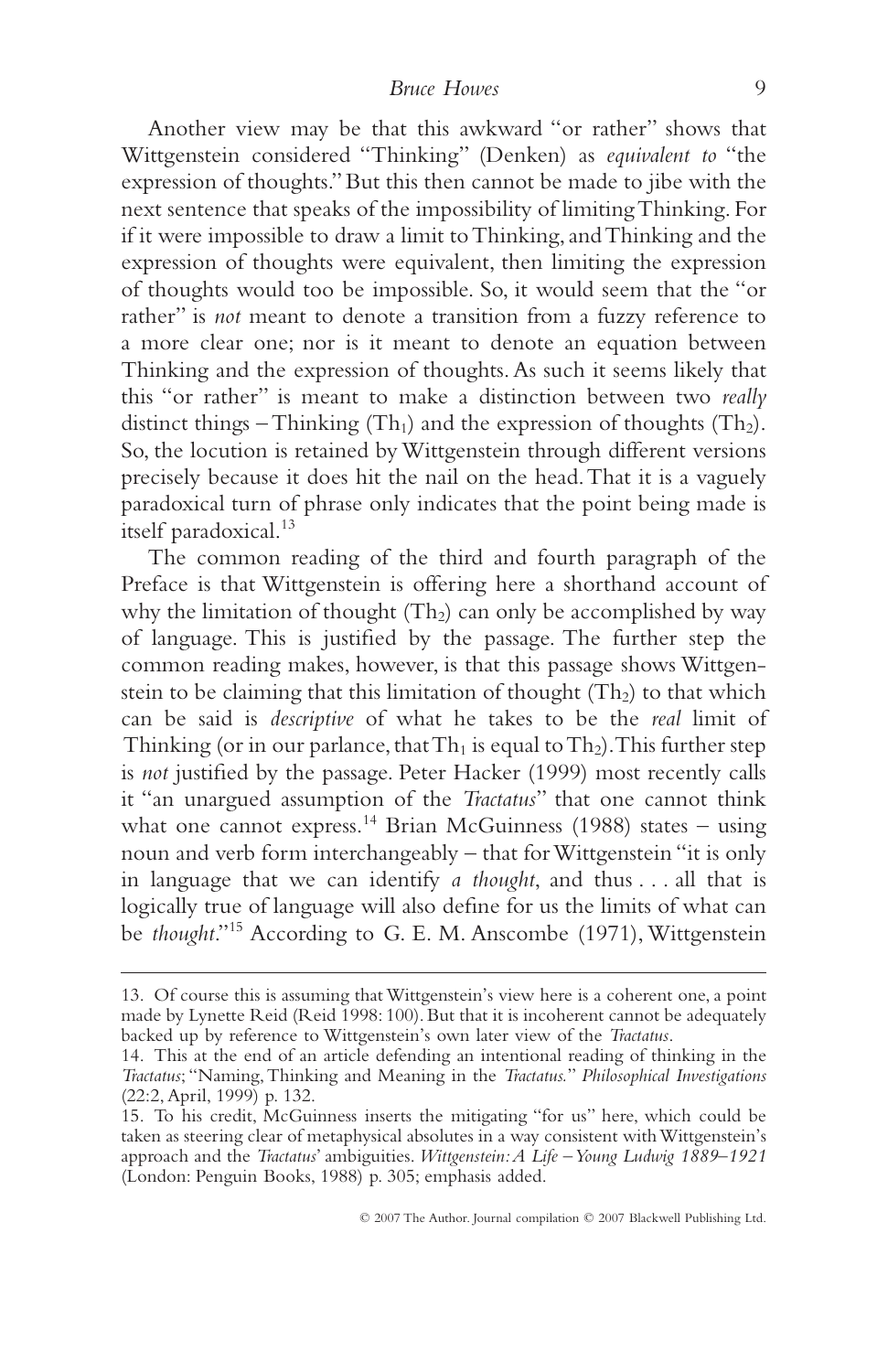portrays thoughts that could not be said "as not really thinkable thoughts at all.... [A]nd that is why it is not possible to say what it is that cannot be thought".16 Peter Winch (1987) sees Wittgenstein as saying (especially in the 3.1s) that the proposition *is*, for all intents and purposes, the thought<sup>17</sup>. And David Pears (1987) too, echoing the Hintikkas' (1966; 1986) view18, states that Wittgenstein in the *Tractatus* treats language as "the universal medium of all thought".<sup>19</sup>

In short it has become a given of StandardWittgenstein scholarship to interpret these prefatory remarks as defining the *Tractatus*' project as one which shows "what can be said and what cannot be said but only shown; or, which is the same, what can be thought and what cannot be thought."20

Pears, in saying that for the Wittgenstein of the *Tractatus* language is the universal medium of all thought, is clearly to be understood as making no distinction such as that between  $Th_1$  and  $Th_2$ . He means all realThinking is sayable.And herein lies the crux of the weakness of the Standard view. Cora Diamond's and James Conant's "New" view of Wittgenstein<sup>21</sup> is in accord with the Standard view in seeing the equation of the limits of thought and language as an "unargued assumption" of the *Tractatus*. Conant (1990) explicitly agrees with McGuinness that this means "only what can be said can be thought."<sup>22</sup> But Diamond and Conant point out that this is inconsistent with another key element of the Standard view; namely, the view that Wittgenstein was serious about *das Mystische*.The Standard view takes

<sup>16.</sup> *An Introduction toWittgenstein's* Tractatus, 4th edition (London: Hutchinson books, 1971) p. 163.

<sup>17.</sup> As we will see below. P. Winch, *Trying to Make Sense* (Oxford: Blackwell, 1987) Ch. 2.

<sup>18.</sup> J. Hintikka, "On Wittgenstein's 'Solipsism.'" In I. Copi and R. Beard (eds.), *Essays onWittgenstein'sTractatus* (London: Routledge and Paul, 1966) p. 159; M. Hintikka, and J. Hintikka, *Investigating Wittgenstein* (Oxford: Blackwell, 1986) Ch. 1.

<sup>19.</sup> D. Pears, *The False Prison* vol. I (Oxford: Clarendon Press, 1987) p. 144.

<sup>20.</sup> D. Favrholdt, *An Interpretation and Critique of Wittgenstein's* Tractatus Logico-Philosophicus (Copenhagen: Scandinavian University Book, 1965) pp. 169–170. Favrholdt, providing an excellent example of the Standard interpretation's "left hand not knowing what the right hand is doing" goes on to say that Wittgenstein "seems to hold the opinion that no more than what is said and what is shown is ever present in human knowledge." What is *shown* is as such simultaneously that which "cannot be thought" and that which is "present in human knowledge."

<sup>21.</sup> I will designate this view heretofore as the "New view" after the volume *The New Wittgenstein* of which they are the acknowledged inspiration.

<sup>22.</sup> J. Conant, "Throwing Away the Top of the Ladder," *The Yale Review* (LXXIX, 1990) p. 340.

<sup>© 2007</sup> The Author. Journal compilation © 2007 Blackwell Publishing Ltd.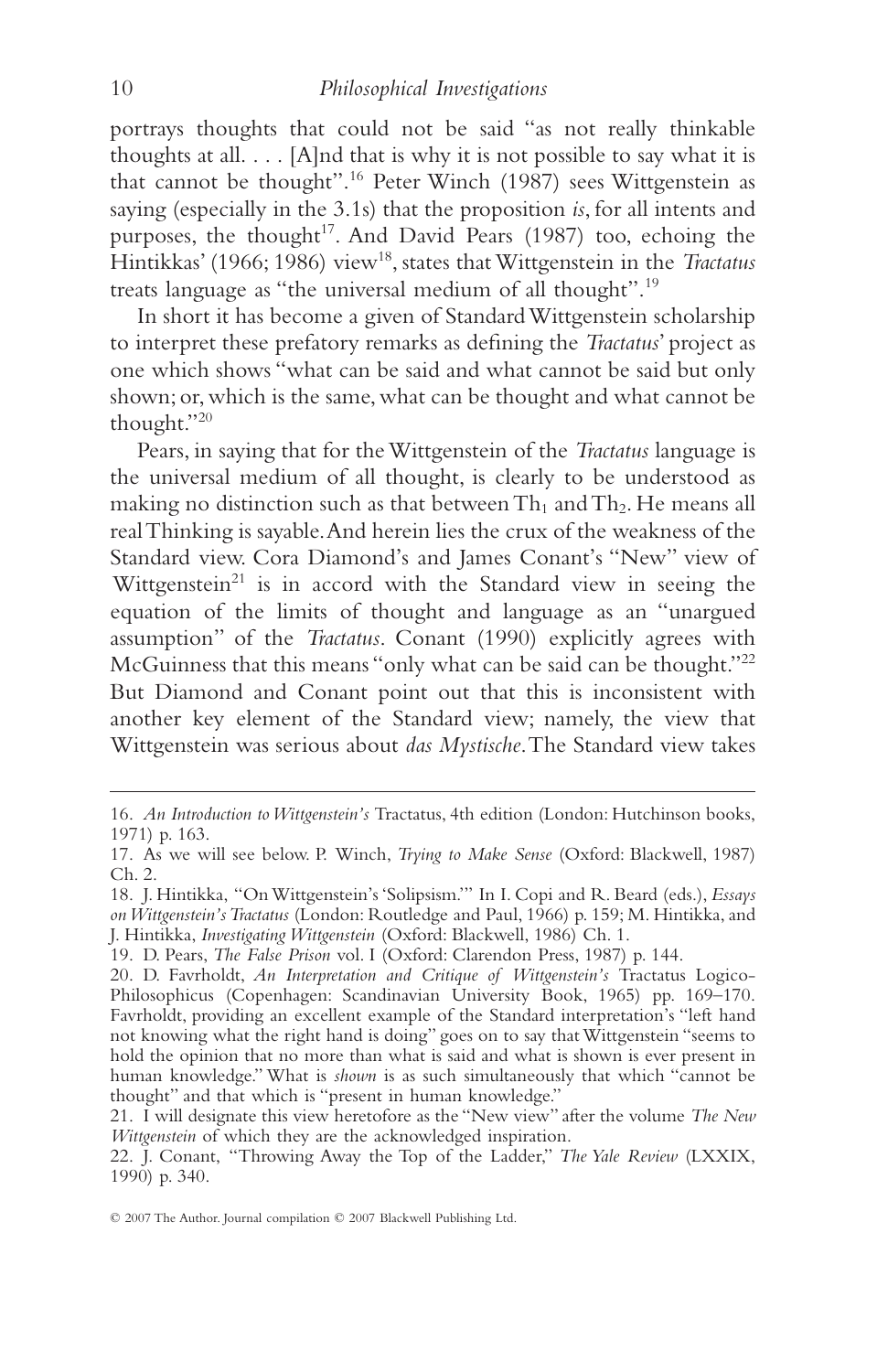Wittgenstein at face value when he says at 6.522 "There is indeed the inexpressible.This *shows* itself; it is the mystical." So while it takes the limits of Thinking and language to be the same, the Standard view also makes it look as if "there is this whatever-it-is, the logical form of reality, some essential feature of reality, which reality has all right, but which we cannot say *or think* that it has."<sup>23</sup>

In all major Standard works such as those cited above, there are mitigating remarks that admit to the lack of clarity as to the status (i.e. if thinkable or not) of that which *shows* and indeed of the *Tractatus* itself.The Standard view would seem to wish to maintain a clear, decisive exclusion of *Unsinn* as unthinkable – and yet, when confronted with the actual text of the *Tractatus*, Standard adherents do concede that Wittgenstein's view of *Unsinn* seems to lack the uniformity required for such clarity. Pears, for example, asserts that what Wittgenstein must have had in mind with "what *shows* but is not (and cannot be) *said* in a proposition" is a sort reading "between the lines of factual discourse."24 But, as Diamond and Conant point out, if language were treated by Wittgenstein as the "universal medium of all *thought*," as Pears himself puts it, how then would a view such as Pears' reading "between the lines" of discourse be possible? The phrase "universal medium" clearly implies that there is no "between the lines" from which to read. If such "reading" were possible, however, it would certainly imply that one is *thinking* about that which is between the lines of possible discourse; and hence that there *is* something between these lines. And this would then imply that language is not the universal medium of Thinking. Thus the New view – correctly – sees it as unlikely that Wittgenstein would have made such a global error and retained it through subsequent versions of the *Tractatus*, and so sees the Standard view as fatally incoherent on this point.

The main claim of the New view is that the category of *Unsinn* is not to be thought of as "deeply" meaningful, or as yielding further subcategories of greater or lesser *Unsinn*. Diamond argues that the challengeWittgenstein puts forth in the *Tractatus* is to see what he calls *Unsinn* as "plain *Unsinn*." She "suggests" that the *Tractatus* be read as

© 2007 The Author. Journal compilation © 2007 Blackwell Publishing Ltd.

<sup>23.</sup> C. Diamond, *The Realistic Spirit* (Cambridge, MA: MIT Press, 1993) p. 181; emphasis added.

<sup>24.</sup> Pears, op. cit., p. 24.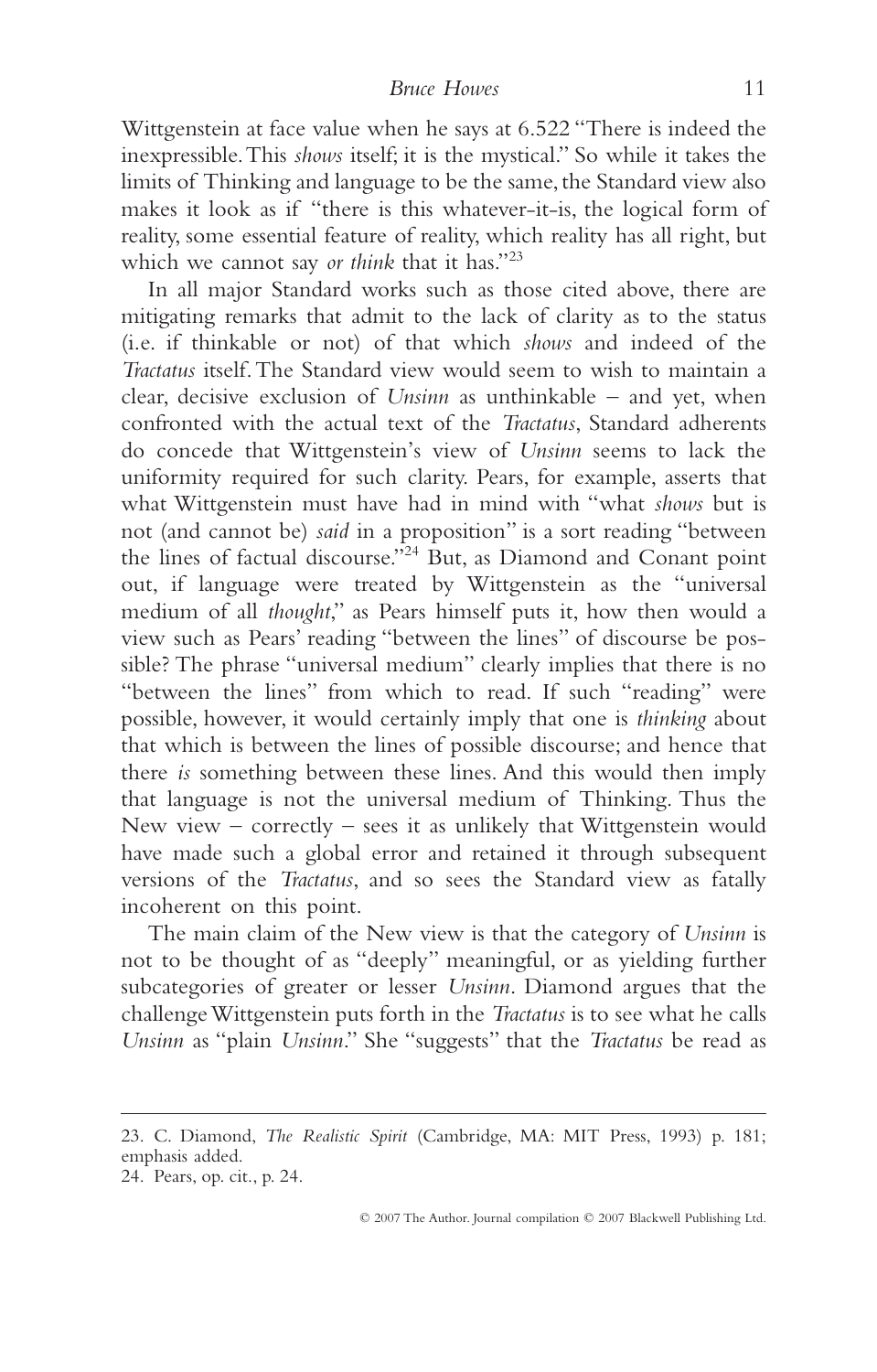holding to a uniformity of *Unsinn* – what she calls "plain nonsense."<sup>25</sup> For her, there simply is nothing between the lines of discourse to be read. To see the *Sinn*/*Unsinn* division in the *Tractatus* as implying anything other than a real division between propositions of gibberish and simple empirical propositions is to "chicken out."26 As Diamond writes, one finds

in Kant's thought, in Frege's writings, and in the *Tractatus*, different workings out of what it is for the understanding to be"in agreement with itself" and for logic to teach us what that is.<sup>27</sup>

In the movement from Kant to Frege to Wittgenstein, Diamond sees the common thread to be the view that the agreement with logic is the understanding agreeing with itself. Frege moved away from Kant's view in that he saw the latter's categories as inexpressible. However, he did see the "Laws of Logic" or axioms as expressible and *sinnvol*, and true propositions whose application was of a strictly general nature. Wittgenstein in turn moved away from Frege in seeing these axioms as also inexpressible. Hence Diamond reads Wittgenstein as expanding the view that the agreement with logic is an agreement of the understanding with itself.

The implication of Diamond's self-agreement thesis is that

you may come up with nonsense, but in coming out with nonsense, or saying it to yourself, you are not *thinking* something which disagrees with how things logically are.<sup>28</sup>

The problem with the New view has been accurately noted by Marie McGinn (1999) as an overemphasis on the Sense–Nonsense distinction and a sidelining of the Saying–Showing distinction. She reiterates that the latter is emphasized by Wittgenstein in his all important letter to Russell. $29$ 

<sup>25. &</sup>quot;Here is how I am suggesting we interpret Wittgenstein. The very idea of the philosophical perspective from which we consider as sayable *or* as unsayable necessities that underlie ordinary being so,or possibilities as themselves objective features of reality, sayably *or* unsayably:That very perspective itself is the illusion, created by sentences like 'A is an object,' which we do not see to be simply nonsense, plain nonsense.'A is an object' is no more than an innocently meaningless sentence like 'Socrates is frabble'" (Diamond 1993, 195).

<sup>26.</sup> Diamond, op. cit., p. 194.

<sup>27.</sup> Ibid., p. 29.

<sup>28.</sup> Ibid., pp. 30–31.

<sup>29.</sup> See Note 5 above."Between Metaphysics and Nonsense: Elucidation in Wittgenstein's *Tractatus*," *The Philosophical Quarterly* (vol. 49, no. 197, Oct., 1999) p. 496. The

<sup>© 2007</sup> The Author. Journal compilation © 2007 Blackwell Publishing Ltd.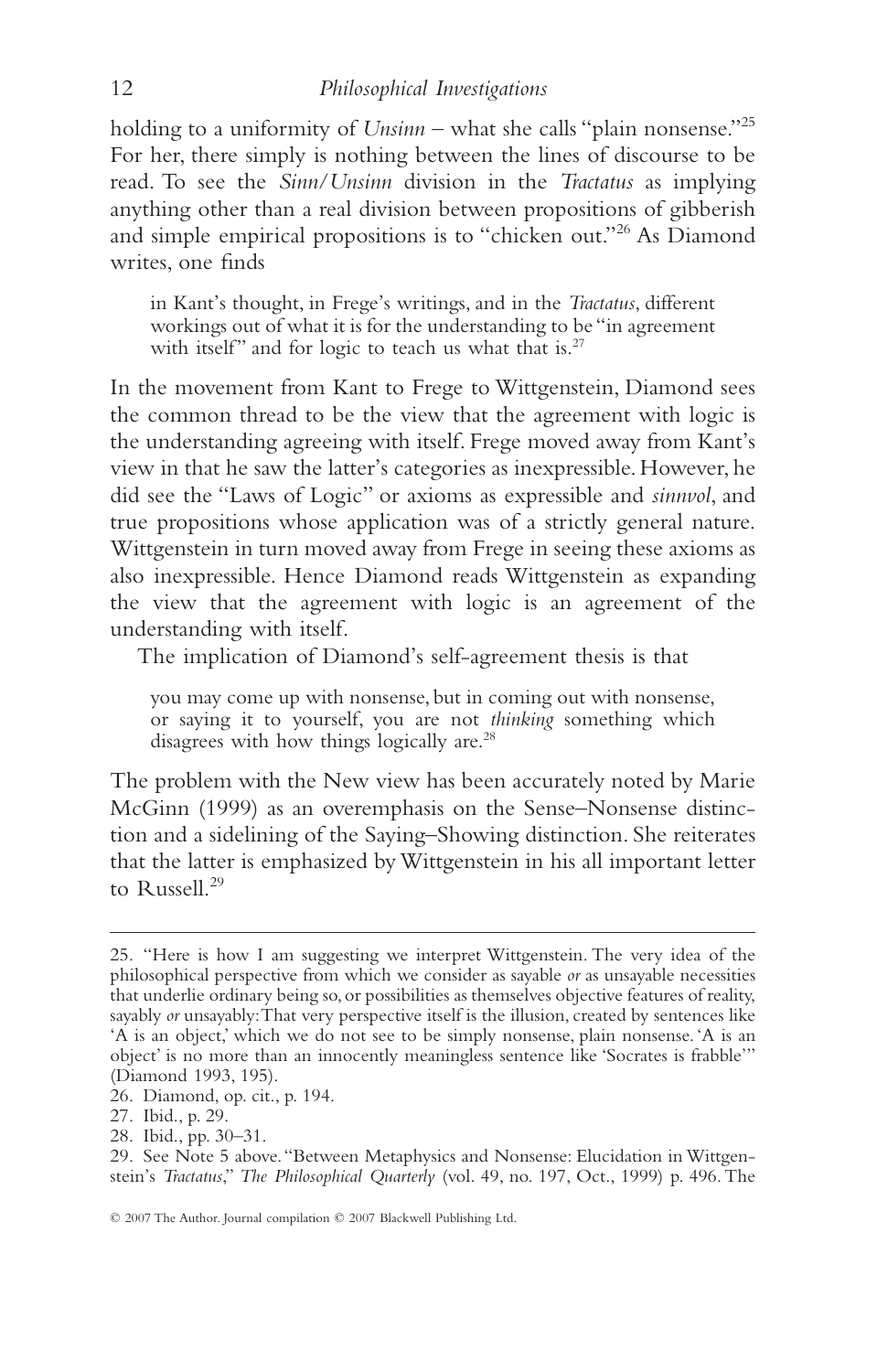*Bruce Howes* 13

The Standard view, at worst, wants to affirm both sides of a paradox. But the thing,Diamond and Conant correctly maintain,cannot be had both ways. But, at best, the point that the Standard view is making is that Wittgenstein was himself trying to have it both ways. As Hacker (2000) put it recently alluding to Ramsay's famous critique,Wittgenstein *was* trying to "whistle" what cannot be said.<sup>30</sup> The approach of the Standard view is fairly consistently to keep in mind that the *Tractatus* is a text that was trumped by its critics during Wittgenstein's lifetime; and that this led toWittgenstein's later philosophy which is of greater importance. In short, the Standard view of the *Tractatus* is that it is merely a prelude to what is of true importance – an analysis of the Wittgenstein's later views.To its credit, the Standard view does not try to solve problems that it sees Wittgenstein himself as having been unable to solve.

The New view however takes seriously Wittgenstein's later view that the only alternative to this later approach is the *Tractatus'*approach. So, to its credit, the New view attempts to take the *Tractatus* as a whole of sorts. But it is a hollowed-out whole insofar as the New view sees the Preface and the "conclusion" as containing the whole lesson of the *Tractatus* while the rest is excised in the ladder-toss of 6.54. And the New view of the Preface is clearly of something with an antimetaphysical thrust, whereas what I have been showing is that the opposite is the case.

As such, the New view is (i) incoherent, since one must think both sides of any limit; to think both sides of any limit of expression *requires* that something *outside* of that limit is thinkable; and (ii) the New view, like the "Standard" view, is at odds, as we have seen, with what the Preface actually says. But both views share a common interpretation summed up by Hacker's unargued-assumption thesis.<sup>31</sup>

New view of course argues that the Preface is the primary interpretive tool. And so since the saying–showing distinction are not explicitly mentioned in the Preface (although it does cite *Tractatus* section 7), and the Sense–Nonsense distinction *is* (prominent indeed in the paragraph we are focused on here), the New view sees this as permission for the interpretive prominence of the Sense–Nonsense distinction. However, if what I have been indicating about the clear distinction that must exist between  $Th_1$  and  $Th_2$  is true, then this does give some prominence to the Saying– Showing distinction in the Preface.

<sup>30.</sup> P. Hacker, "Was HeTrying toWhistle It?" in A. Crary and R. Read (eds.) *The New Wittgenstein* (London: Routledge, 2000) p. 356.

<sup>31.</sup> The implication of Hacker's positing the unargued assumption of the *Tractatus* is that Wittgenstein adhered to the view that the *purpose* of thought is the *expression* of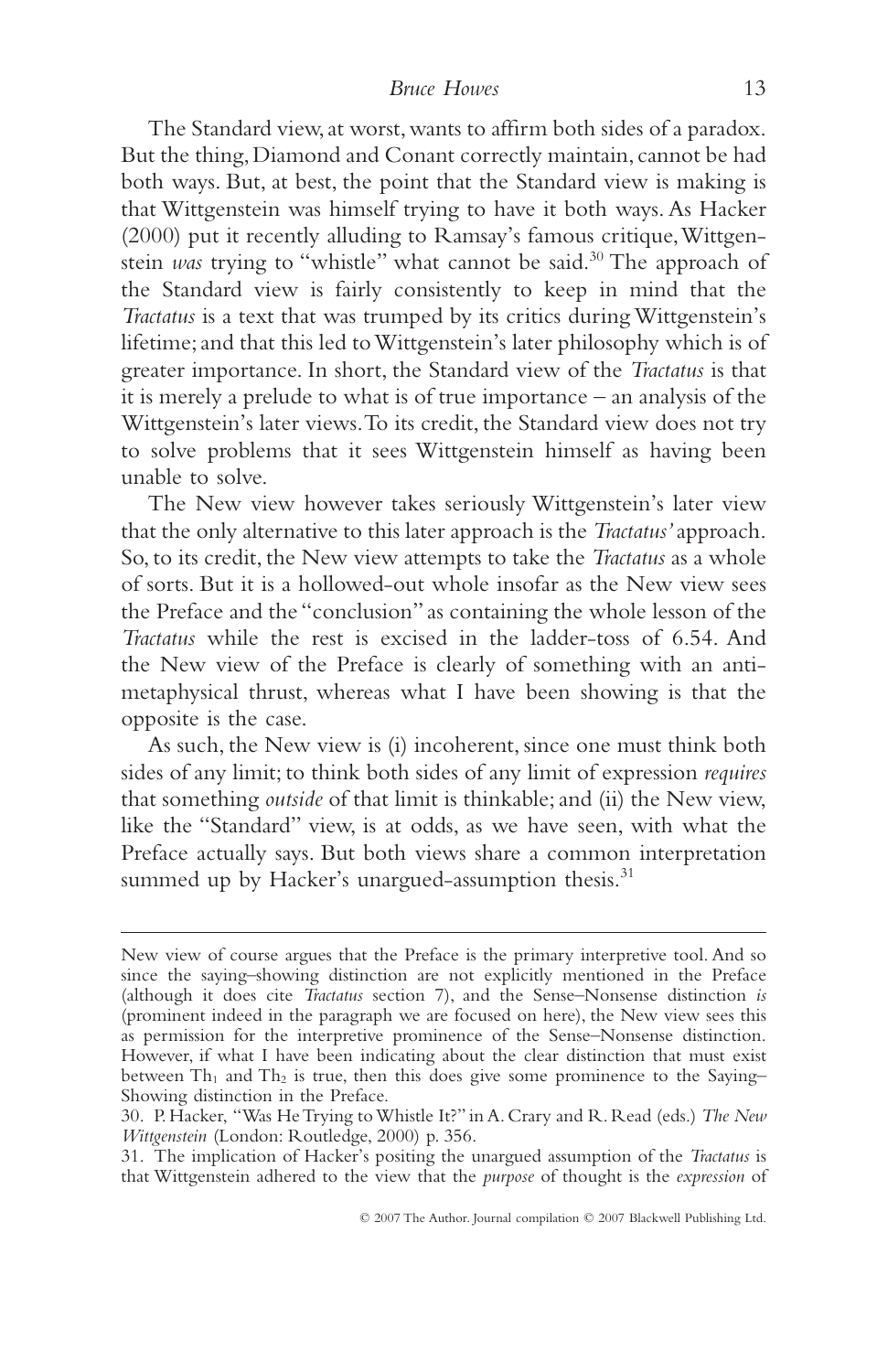Denken in 3.11

It is interesting to note that the only place where Wittgenstein uses *Denken* as a noun other than the Prefatory passage in question is in section 3.11:"The method of projection is the Thinking [*das Denken*] of the sense of the proposition."This is a section that is hotly contested by those – such as Peter Winch (1987) – who interpret Wittgenstein's view of *der Gedanke* as a variant of the Fregean-linguistic notion, and those who see Wittgenstein as putting forth a "mentalist" view of thought – such as Norman Malcolm and Peter Hacker.Winch's views here fit quite well with the New view of the early Wittgenstein, to which Winch indeed has given his blessing.<sup>32</sup> Malcolm and Hacker's defense of mentalism is of a piece with the Standard view.The main bone of contention in the 3.1s is that to which "*Die Projektionsmethode*" is a reference.

Malcolm (1986) argues that thoughts in the *Tractatus* are "*more basic* than word-propositions [*Sätze*]."33 This position is based on a reading of the *Tractatus* as implicitly concerned with intentionality.34 In showing the merits of this mentalist thesis, Malcolm appeals to several pieces of textual evidence in the *Tractatus* and elsewhere. The most important piece of evidence in this regard is found in Wittgenstein's response to a letter from Russell:<sup>35</sup>

thought. The purpose of thought itself is not obtainable if a thought cannot be expressed. Hence unexpressed thoughts are not real thoughts until expressed, and inexpressible thoughts are not real thoughts at all. So, thoughts qua thoughts are merely proto-thoughts until expressed (part of Ryle's *Concept of Mind* thesis).Thoughts are in need of an "outward" medium to give them not only empirical substance, but also intentional substance.

<sup>32.</sup> Cf. P. Winch, "Persuasion," in Midwest Studies in Philosophy, vol. 16, *The Wittgenstein Legacy*, ed. P. French *et al.* (Notre Dame, IN: University of Notre Dame Press, 1992) pp. 123–137.

<sup>33.</sup> N. Malcolm, *Nothing is Hidden:Wittgenstein's Criticism of his Earlier Thought* (New York: Blackwell, 1986) p. 66.

<sup>34.</sup> Ibid., p. 82.

<sup>35.</sup> L.Wittgenstein, *Cambridge Letters*, op. cit., p. 125. I take Russell's query to indeed be in reference to *der Gedanke* of the *Tractatus,* but for a differing view see Peter Carruthers book *The Metaphysics of the* Tractatus (Cambridge University Press, 1990) p. 12. Carruthers argues that Russell and Wittgenstein are not here referring to the Fregean thoughts of the *Tractatus* but rather to ordinary "thoughts in the head."Also see Richard McDonough's apt response to Carruthers' view ["Wittgenstein's Reversal on the 'Language of Thought' Doctrine", *The Philosophical Quarterly*, (vol. 44, no. 177, 1994), pp. 482–494].

<sup>© 2007</sup> The Author. Journal compilation © 2007 Blackwell Publishing Ltd.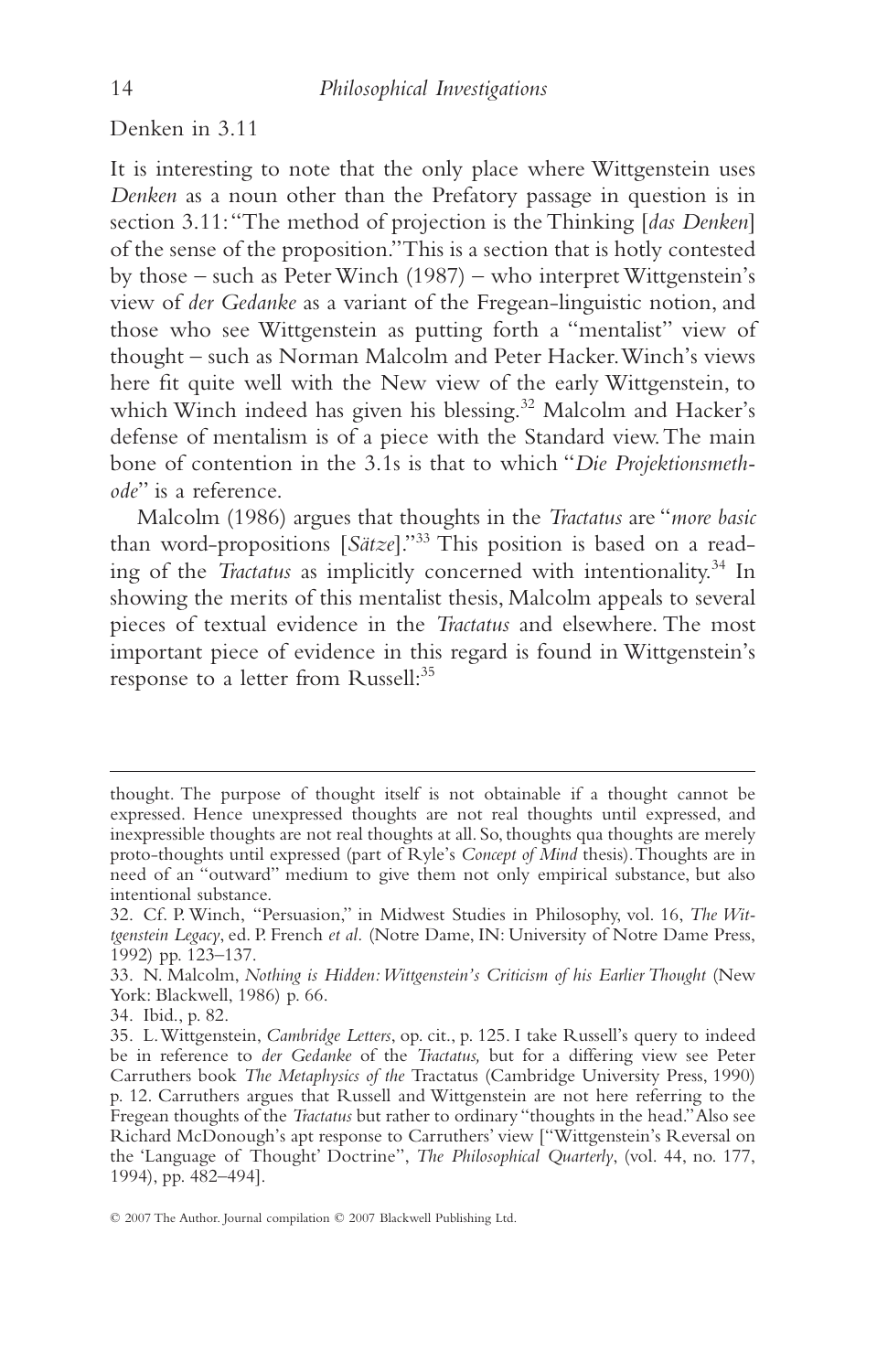...I don't know *what* the constituents of a thought are but I know *that* it must have such constituents which correspond to the words of Language. Again the kind of relation of the constituents of thought and of the pictured fact is irrelevant. It would be a matter of psychology to find it out....

Does a Gedanke consist of words? No! But of psychical constituents that have the same sort of relation to reality as words. What those constituents are I don't know.

Malcolm sees this response as showing that Wittgenstein held as an underlying assumption of the *Tractatus* that there are mental concomitants to words, and that these must nonetheless remain implicit due to the "danger" of getting "entangled" [*verwickelt*] in problems best left to "empirical psychology" (4.1121). But Malcolm takes it that Wittgenstein also considered that *der Gedanke* is the intrinsic representation of the situation depicted by the proposition; and as such the thought is in fact the *Sinn* of the proposition.Winch clearly sees Malcolm as himself entangled in the snare that Wittgenstein warns against in 4.1121. For Winch, precisely what Wittgenstein wants to show in the *Tractatus* is that the syntax of the proposition plus the sign are the adequate minimum requirement for the determination of a sign's *Bedeutung*. Winch disputes that psychical elements intercede to connect the object-elements with the word-elements. The mentalist reading of these "psychical elements" as constituting a link between word and object is faulty insofar as the psychical constituents in the response to Russell are mere concomitants of words and objects. Winch is quite correct that there is a privileged status allotted to "thoughts" neither by the letter to Russell,  $36$  nor by their "untouchability" implied in 4.1121.

Malcolm interprets the last sentence in 3.11 as clearly giving thought the predominant role in the thought-proposition relation outlined in the letter to Russell."What happens," writes Malcolm, "is that the sense of the thought is *thought into* the sentence."37 The proposition then is a "derivative" picture *of* the thought, which is itself an "intrinsic" picture of the situation,38 whose *Sinn* arrives in the proposition by that thought's own agency. In this view, the thought is both the origin of the picture of the situation [mentalist claim (1)] and the method by which this picture's *Sinn* finds its way "into" the proposition [claim (2)]. The mentalist view seems to be that "the

<sup>36.</sup> Op. cit., *Cambridge Letters*, p. 124–125.

<sup>37.</sup> Malcolm, op. cit., p. 66.

<sup>38.</sup> Ibid., p. 82.

<sup>© 2007</sup> The Author. Journal compilation © 2007 Blackwell Publishing Ltd.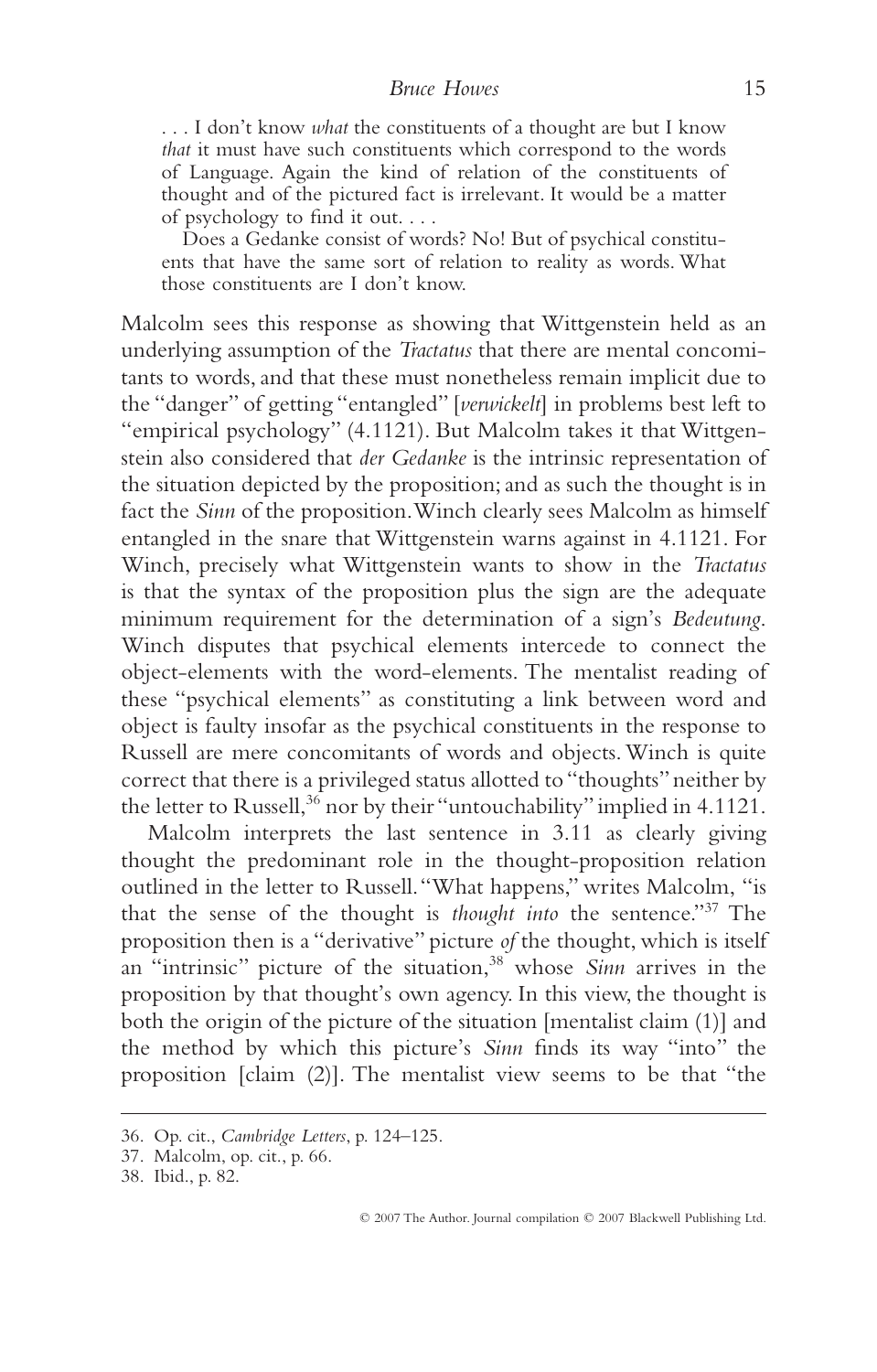constituents of thought," which in the letter to Russell and elsewhere are accorded the status of mere inert equivalents of words and objects, have at 3.11 sprouted "feelers" (*Fühler*) of the kind spoken of at 2.1515.39That is, thoughts are *active* in correlating themselves with the signs given  $\lceil \text{claim}(2) \rceil$ . The snag here is of course the letter to Russell.<sup>40</sup> Malcolm points to this letter to underline that there are no linguistic elements essential to thoughts. But his assertion that thought itself is also the mechanism of correlation between the proposition and situation is not supported by the letter to Russell. For if the thought includes *only* concomitant constituents, it then seems that there cannot also be "feelers" included. Winch of course points out this weakness with the mentalist view. Wittgenstein's letter to Russell accounts for (even unexpressed) thoughts as consisting of psychical equivalents of words but, Winch writes, the letter "stops well short of the further claim that such a psychical state of affairs is needed in order to transmute a string of perceptible signs into a proposition."41 The psychical situation may exist in the case of the unspoken or unwritten proposition, but is not, for Winch, required when the proposition *is* spoken or written. The letter to Russell thus does not provide an adequate proof of mentalist claim (2).

Winch suggests another reading consistent with the limited description of thought given in the letter to Russell.He points out that in the last sentence of 3.11 there is an ambiguity<sup>42</sup>: "Die Projektions*methode ist das Denken des proposition-Sinnes*." Winch argues that "*Die Projektionmethode*" is not meant to imply "feelers" reaching from the thought to the proposition but rather that the proposition *is* the projection of the situation; and the *method* by which the situation is projected is the written or spoken (perceptible) sign in  $3.11^{43}$  So, Winch argues that Wittgenstein is here actually referring to the articu-

<sup>39. &</sup>quot;These co-ordinates are as it were the feelers of its elements with which the picture touches reality" (2.1515).

<sup>40.</sup> Indeed just before his introduction of 3.1–3.11, Malcolm himself states that Wittgenstein's remark in the letter to Russell states that all thoughts consist "*without qualification*" of psychical constituents (Malcolm, op. cit., p. 65; his emphasis).

<sup>41.</sup> Winch, op. cit., p. 13.

<sup>42.</sup> Which, incidentally, the Ogden translation, although not that of Pears and McGuinness, preserves.

<sup>43.</sup> Hacker states that the Winch's interpretation leaves the method of projection "unexplained and unspecified" (Hacker 1999, 128). But given Winch's thesis on the irrelevance of extra-linguistic elements in the determination of *Sinn*, his specification of the method of projection as the *Satz* itself seems clear.

<sup>© 2007</sup> The Author. Journal compilation © 2007 Blackwell Publishing Ltd.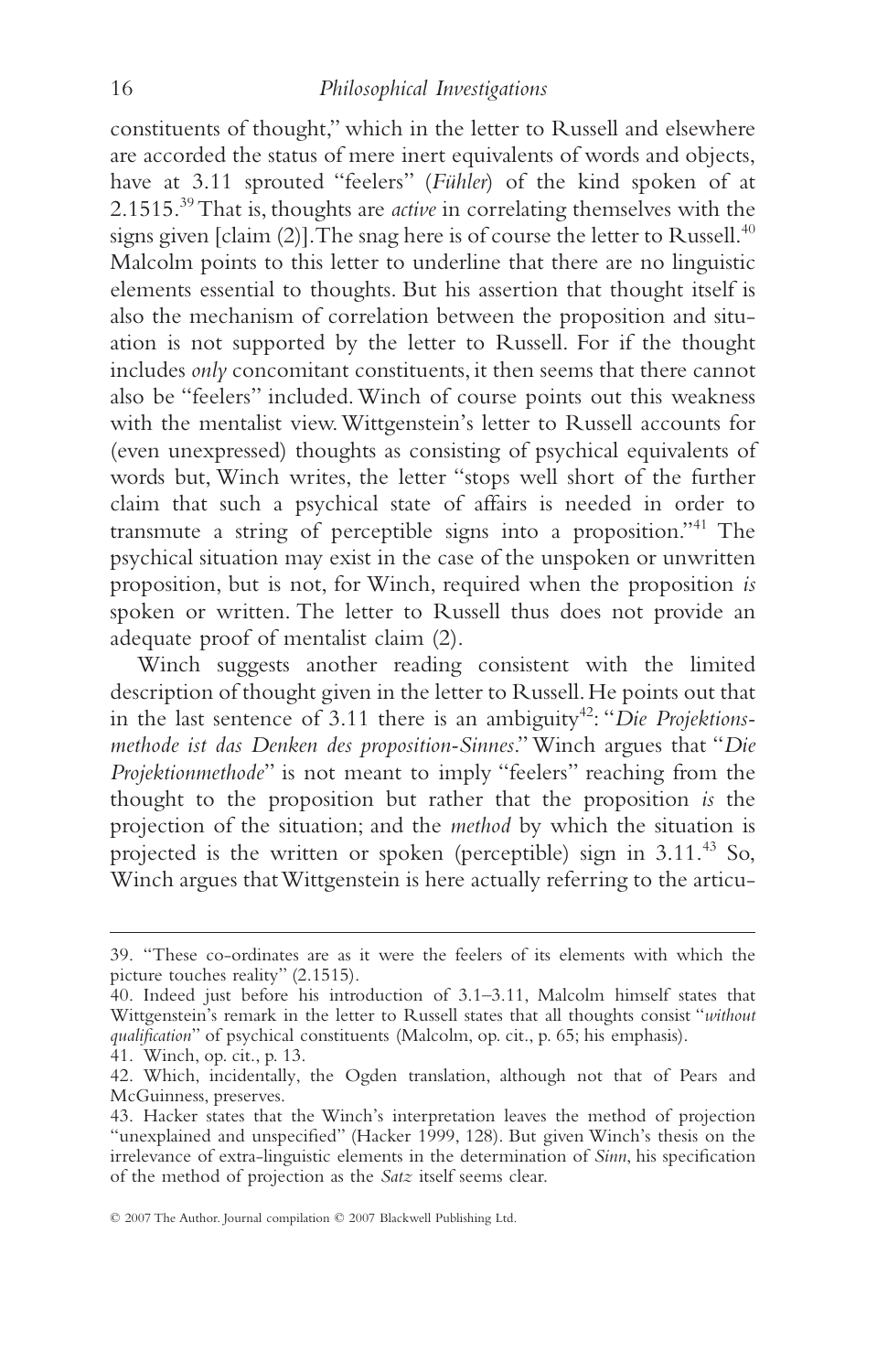lation of the proposition itself as the method of projection, i.e. saying that *p is* thinking *p*,with no need of assistance from a further *p*-thought actively correlating or standing in the mental shadows.<sup>44</sup>

Thus does Winch suggest that we can do away with both pillars of the mentalist view – the thought as hidden bearer of *Sinn* and thought's agency. Hacker considers Winch's view of 3.11 as a "forced reading" that fails to account for the rendering of "thought" at 3.11–3.111 in the *Proto-Tractatus* as "the possibility of a situation". And it also forgets that 3.12 of the *Proto-Tractatus* defines the "method of projection" in a way which cannot be construed as meaning the assertion of the proposition:"The method of projection is the *manner* of applying the propositional sign."45 As Hacker says, Wittgenstein, rightly or wrongly, probably assumed the perspicuity of 3.11's last sentence, i.e. that it would be seen as an evident explanation of the projection mentioned in the sentence prior; so further clarification was redundant.

Wittgenstein states (2.1515) that the picture "touches" the reality depicted, like lines stretching between the picture and pictured elements. And for this to be the case "the representing relation [*Die abbildende Beziehung*] which makes it a picture, also belongs to the picture" (2.1514). The representing relation is not here clarified beyond its being mentioned as that which effects the relation – the lines drawn – between picture and pictured; the "feelers" by which the picture touches the reality. It is important to note carefully the distinction between the form of representation (2.17) and the representing relation in this regard: the former is, as it were, the *intra*factual relation which in picture and pictured have the same content and structure, i.e. the connection of constituents to each other in the fact – be it picture-fact or reality-fact.The latter (i.e. the representing relation) is however the *inter*-factual relation<sup>46</sup> that makes the picture a picture *of* the pictured. Both the intra- and inter-factual relations

<sup>44. &</sup>quot;[S]aying that *p* is *one* form that thinking that *p* may take. So: If I assert the proposition *p* I also have the thought that *p*, [but] not in the sense that besides asserting the proposition *p* I am also doing something else, [i.e.] thinking that *p*" (Winch 1987, 15).

<sup>45.</sup> L. Wittgenstein, *Prototractatus: An Early Version of Tractatus Logico-Philosophicus*, ed. B. F. McGuinness, T. Nyberg and G. H. von Wright (New York: Routledge, 1971) 3.12; emphasis added.

<sup>46.</sup> i.e. the "projective relation" (3.13), the "representing relation" (2.1514), the "co-ordinations" and "feelers" (2.1515).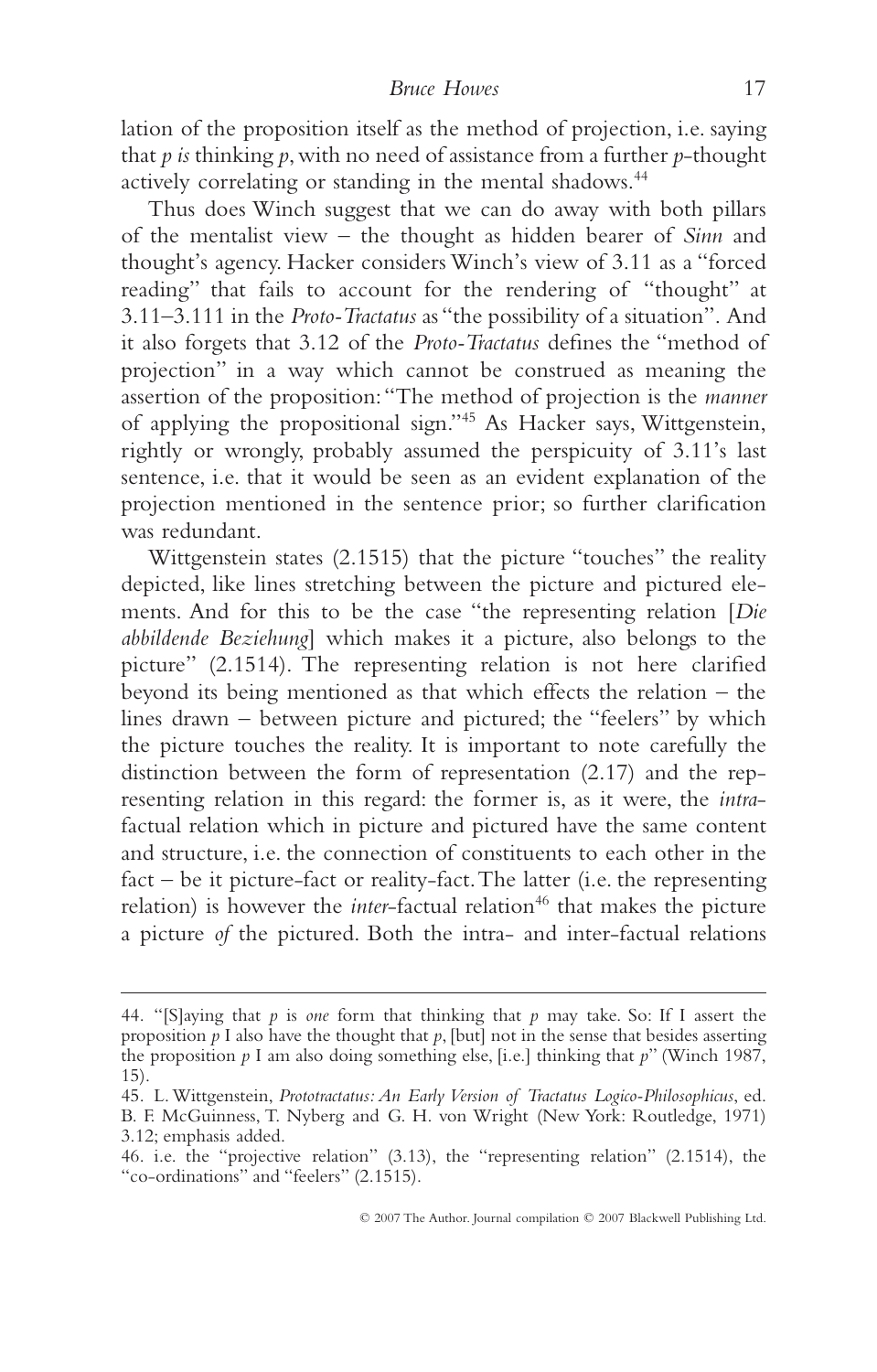are integral to picturing. There is no picture without intra-factual relations; nor is there any picture without inter-factual "feelers."

So that which is the correlator cannot "belong to" either of the correlatees (i.e. the proposition or thought). To illustrate: Say that (proposition or thought) "*p*" is a *picture of* (possible situation) *p*. *p* is a fact, but so is "*p*" in its own right. The constituents and structure of "*p*" make"*p*"a fact.These elements and their *intra*-factual relations are thus part of "*p*."The picture *of* '-ness, i.e. the *inter*-factual relation, is not a part of the picture; it does not "belong to" the picture; i.e. it is not an element of the facticity of the picture. Nonetheless, the inter-factual relation is required in the dynamic *act* of picturing. Indeed, "*p*" is not a proposition proper, i.e. not a picture of *p*, without the participation of the inter-factual relation.47

What can be concluded from the preceding then is that this "representing relation" or inter-factual relation is *Thinking* [*das Denken*] *à la* 3.11 and the Preface (and  $\hat{a}$  *la* Th<sub>1</sub> above). It is the active correlator, and so is distinct from the *Gedanke* (one of the correlatees). Further, it is clear that it is to thinking that *Sinn* "belongs" in the stronger sense. Thinking is the method of projection of *Sinn* (3.11). Thinking does not "belong to" either situation, proposition, or thought.Thinking is itself not a picture; nor is it fact.As such Thinking is not expressible but is an extra-linguistic requisite of *sinnvol* expression.Thinking is shown in propositions *qua* propositions, but is not expressed in those propositions. And without Thinking, propositions are only the possibility of the expression of *Sinn*; they themselves contain only the *form* of *Sinn*, not its content (3.13).

<sup>47.</sup> The objection might be made that Wittgenstein at one point says that the picture "reaches up to reality" (2.1511), and even more explicitly says that the representing relation *does* "belong to" [*gehört*] the picture:"According to this view the representing relation which makes it a picture, also *belongs to* the picture" (2.1513; emphasis added). What is puzzling about 2.1513 is that Wittgenstein distances himself from what this passage says by beginning with "According to this view/conception" [*Nach dieser Auffassung*].This seems the sort of thing one would say in referring to a view not one's own (and, indeed at 6.125 he uses *Auffassung* in speaking of the "old conception of logic" [6.125], and its verb form in speaking of what is conceived by "contemporary superficial psychology" [5.5421]). On this basis I would argue that 2.1513 is a tentative view. For the *Tractatus* is taking its final form by increments. At the 2.1s thought and thinking have not yet been introduced; the only components are picture and pictured and it would seem most reasonable to see the representing relation as belonging to the former rather than the latter.

<sup>© 2007</sup> The Author. Journal compilation © 2007 Blackwell Publishing Ltd.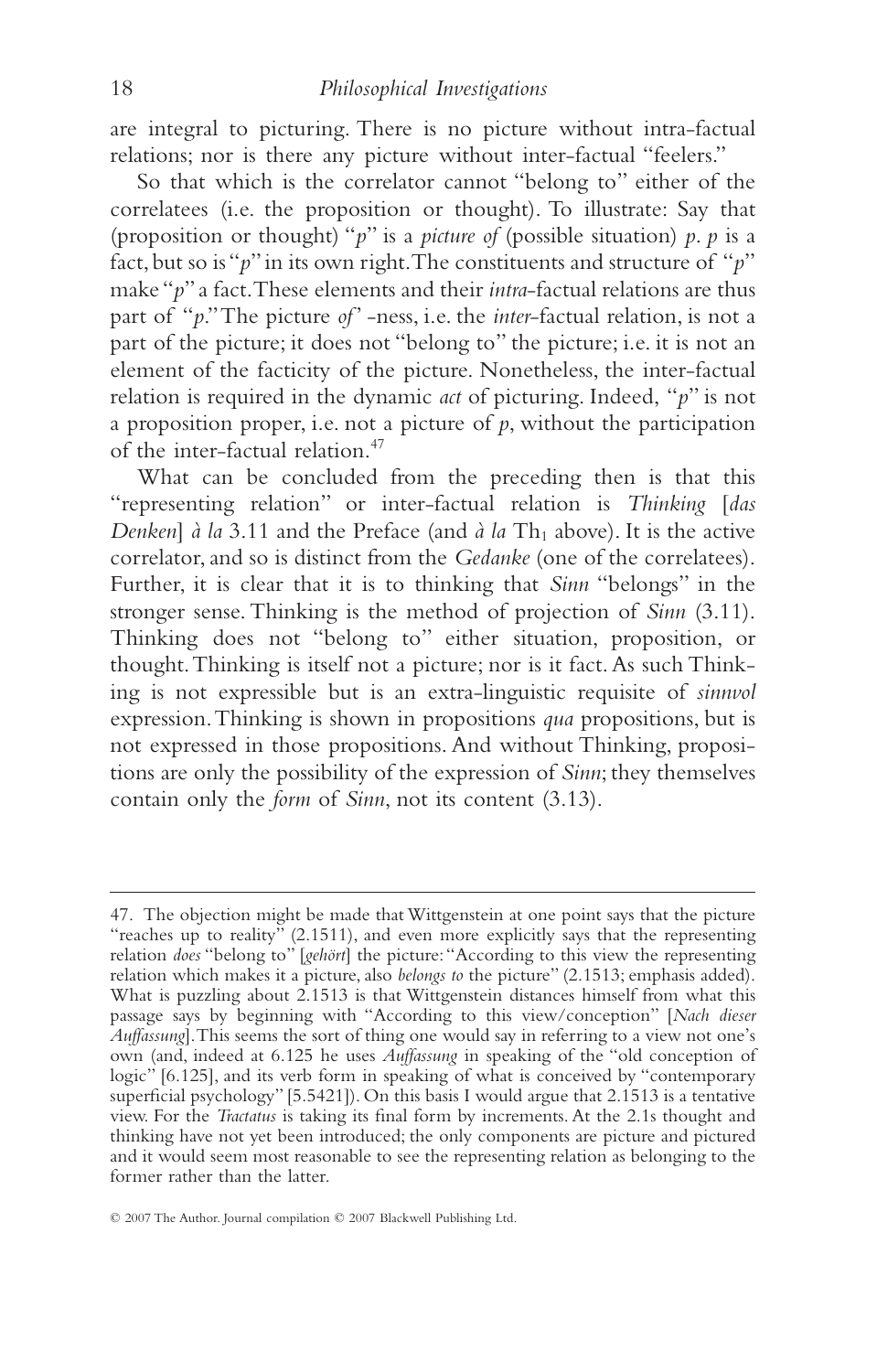Expressing thoughts and the tradition

. . . The limit can, therefore, only be drawn in language and what lies on the other side of the limit will be simply nonsense...

It certainly is a convention to judge clarity of thought by clarity of expression. Socrates says as much in an early dialogue: "So, since we know what it is, we could also, presumably, *say* what it is?"48Wittgenstein is certainly saying in the *Tractatus* that some Thinking cannot be expressed clearly, which just means that it cannot be expressed at all, and about this we must remain silent.

This then further clarifies the content of the prefatory statement that "What can be said at all can be said clearly."The New/Linguistic adherents interpret Wittgenstein as saying here that (i) if *p* is a proper thought, then it is clear; and (ii) if  $p$  is clear, it can be expressed; so (ii) if *p* is a thought, it can be expressed. But given what we have seen, the problem with this view is that what premise (ii) contends is not necessarily the case. At least it is certainly not Wittgenstein's point in stating"What can be said at all can be said clearly."RatherWittgenstein is saying if expression is possible, clear expression is possible.And so if a thought is in anyway expressible, it is clearly expressible.And if it is not clearly expressible, then any "fuzzy" expression is not really an expression of a thought at all.<sup>49</sup> But this does not in itself impugn Thinking as to its relative clarity qua *Thinking*. Indeed,Thinking about

<sup>48.</sup> Plato, *Laches* in *Early Socratic Dialogues*, ed.T. J. Saunders (Harmondsworth: Penguin Books Ltd., 1987) 190c.

<sup>49.</sup> It has been argued that where this statement occurs elsewhere in the *Tractatus*, it is followed up by a statement that is elucidatory of this statement, namely "What we cannot think, that we cannot think:We cannot therefore *say* what we cannot think" (5.61) be taken to exclude inexpressible thoughts (cf.Anscombe, op. cit., p. 161ff ).This statement can really only be seen as simply a reiteration of the prefatory remark that we cannot think the "outside" of thought and that we cannot therefore express what does not fall within the limits of thought. But this is not, contra to what most interpreters of Wittgenstein contend, to thereby say that we cannot *think* what we cannot say. Indeed, such an interpretation is to already assume equality of scope of thought and language (Hacker's "unargued assumption") when W has made no such assumption. This statement of the "whole meaning" of the *Tractatus* does not say "what can be thought at all can be *said* clearly"; nor does it say "whereof one cannot speak thereof one *cannot think*." Rather Wittgenstein is saying that, if expression is possible, clear expression is possible. And if it is in any way expressible, it is *clearly* expressible. This statement says nothing about the clarity of thought per se.The "whole meaning" of the *Tractatus* thus includes nothing regarding the relation between language and thought, and certainly not that the meaning of the work is to show that the former should be considered as providing a criterion for the propriety of the latter.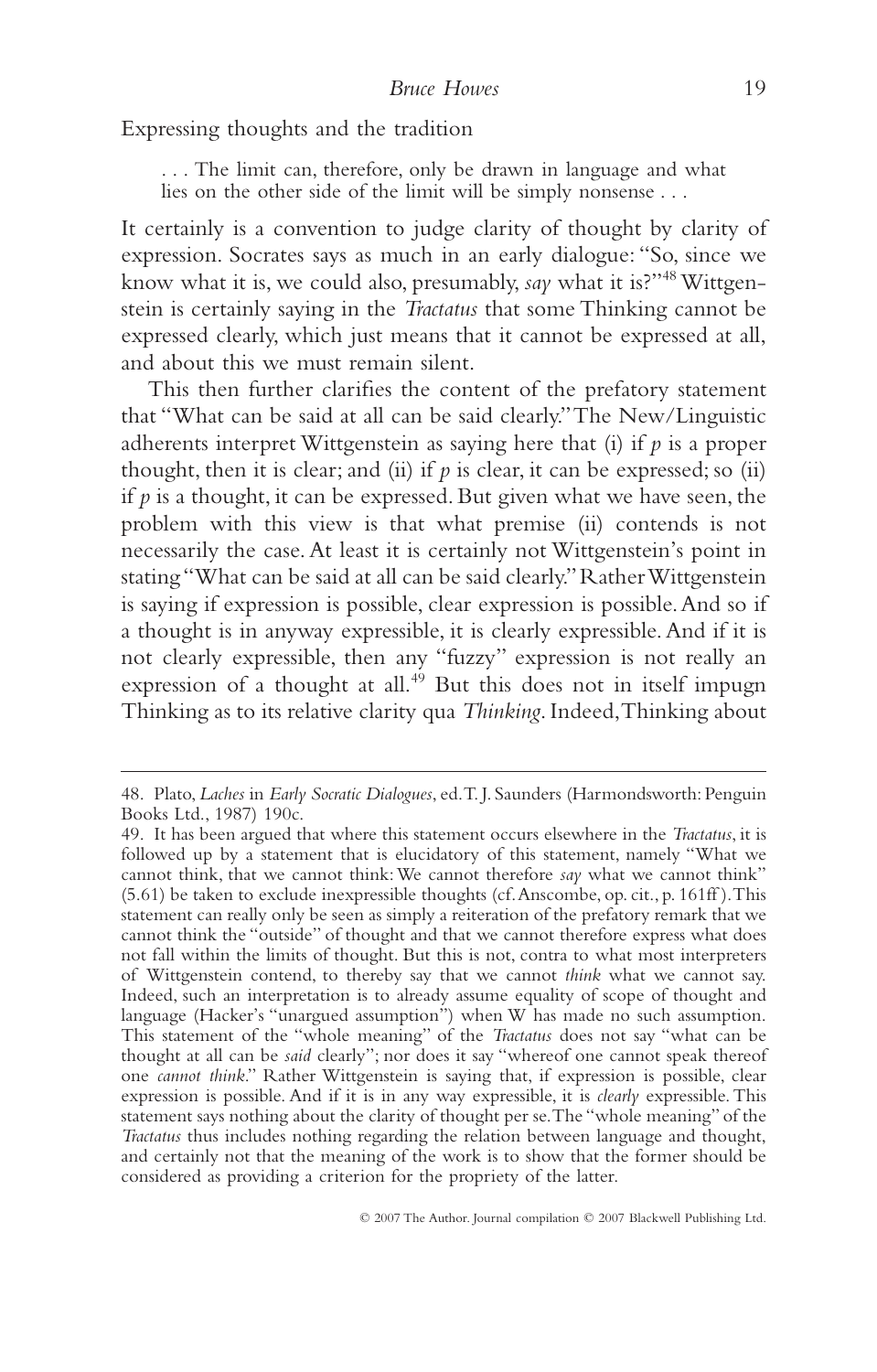such things as "the world as a limited whole," *that* there is a world at all, the "sense of life," seem to be what Wittgenstein prized above all else *despite* the *Unsinn* resulting from attempted expression of such things.And, in speaking of the sense of life for example,Wittgenstein seems to have no problem conjoining clarity of Thinking and the inexpressibility of it

Is not this the reason why men to whom after long doubting the sense of life became clear, could not then say wherein this sense consisted? (6.521)

Of course the point is indeed that metaphysics is a waste of breath; but not, as Diamond would no doubt contend (and so take her place with Carnap and Neurath *et al*.), because it is expression with no content, no referent,but rather because the content *that is* ["There is indeed the inexpressible" (6.522)] is simply not humanly expressible.The best our expression can do is to create metaphors, based on what can be expressed (i.e. the worldly) with only varying degrees of adequacy. It is this attempted, indirect and ultimately half-baked expression of the inexpressible that introduces ambiguity, obscurity and equivocation into philosophy; the Thinking behind the expression, however, is itself by no means unclear. So, "nonsense" defines the occurrence of an attempted and failed expression, not necessarily a failed attempt at thinking. As such "Sense" and "Nonsense" are linguistic categories here, not categories of cognition, for Thinking *must* span both the category of sense and nonsense, if a limit to expression is to be given.

Because of his indifference<sup>50</sup> and sometime hostility toward academic philosophy, many academic philosophers would prefer to by-pass altogether the challenges to that tradition put forth by Wittgenstein.As well,Wittgenstein, by his own admission, was no scholar. His views are best seen as based on a logical extension of what used to be called "first principles."The Preface makes it clear that he was often quite unaware of what – and whose – territory his ideas were treading upon. And indeed these sorts of questions were probably assiduously overlooked pointing as they did to a vanity which Wittgenstein was at pains to avoid. As such it is of overwhelming concern to Wittgenstein-

<sup>50.</sup> From the Preface: "How far my efforts agree with those of other philosophers I will not decide. Indeed what I have here written makes no claim to novelty in points of detail; and therefore I give no sources, because it is indifferent to me whether what I have thought has already been thought before me by another."

<sup>© 2007</sup> The Author. Journal compilation © 2007 Blackwell Publishing Ltd.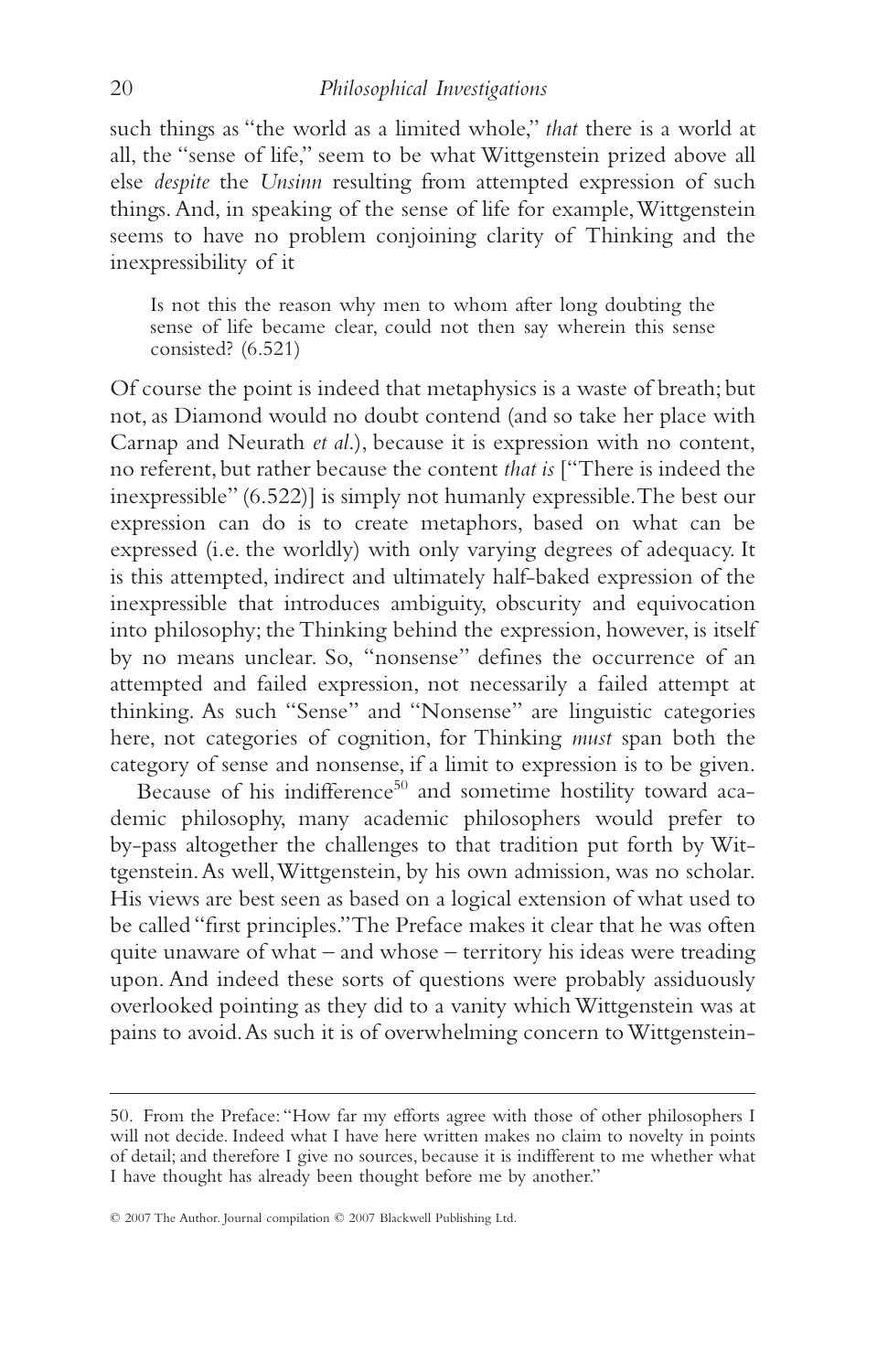ians that they find Wittgenstein – early and late – a place in the history of philosophy. Consciously or not, this concern has often lead to the temptation to downplay anomalous views that would rub against one tradition or another. However, with the "Standardization" of views to suit this laudable academic aim, attention must sometimes be paid to these nuances in order to avoid simply projecting the tradition onto the *Tractatus*. Since Plato a common view has been that if one knows something, then one can *say* that something; and if you cannot say it, then you *eo ipso* do not know it. Knowledge is *articulate*; and there is nothing that is *absolutely* outside of knowledge, only that which is *contingently* outside of knowledge, i.e. that which *can* be known but happens to not be at the moment, i.e. that which has not been as yet adequately expressed. The temptation is to overlook that, for Wittgenstein, the matter is slightly different. The Standard/Mentalist view inserts the *Tractatus* into the tradition by emphasizing that it was not Wittgenstein's final word, that it was a flawed work, etc. and mostly suggests that we ignore *das Mystische* as something irrelevant to Wittgenstein's true legacy. The New/Linguistic view, unsatisfied by the Standard bifurcation, argues that the work is of a piece, unambiguous in its rejection of nonsense as plain nonsense, and should be seen as an unclouded anti-metaphysical object lesson. However the *Tractatus* is a complete account of the full extent of human language and thought. It is an account that represents the ultimate expression of high analysis *and* this complete account is also a *coherent* account and this should be its legacy.

Knowledge, according to the *Tractatus*, is made up of propositions that express thoughts. And in such propositions, "thoughts can be so expressed that to the objects of the thoughts correspond the elements of the proposition sign" (3.2). The fact is that, given Wittgenstein's "Both Sides Rule," if we cannot think the world as a limited whole, i.e. if the very thought of it is precluded by the rules of proper syntax, then any sort of limitation of the expression of thoughts is also precluded. For we need to remember that though Wittgenstein later judged his *Tractatus* view as flawed, it was also his considered view that it was the only coherent alternative to his view circa the *Philosophical Investigations*. 51

<sup>51.</sup> It too must be noted that the temptation is also present to project the Wittgenstein's *Investigations* views on the *Tractatus*. For example, the "therapy" of the private language argument seems to fit perfectly with the New view of the *Tractatus* since,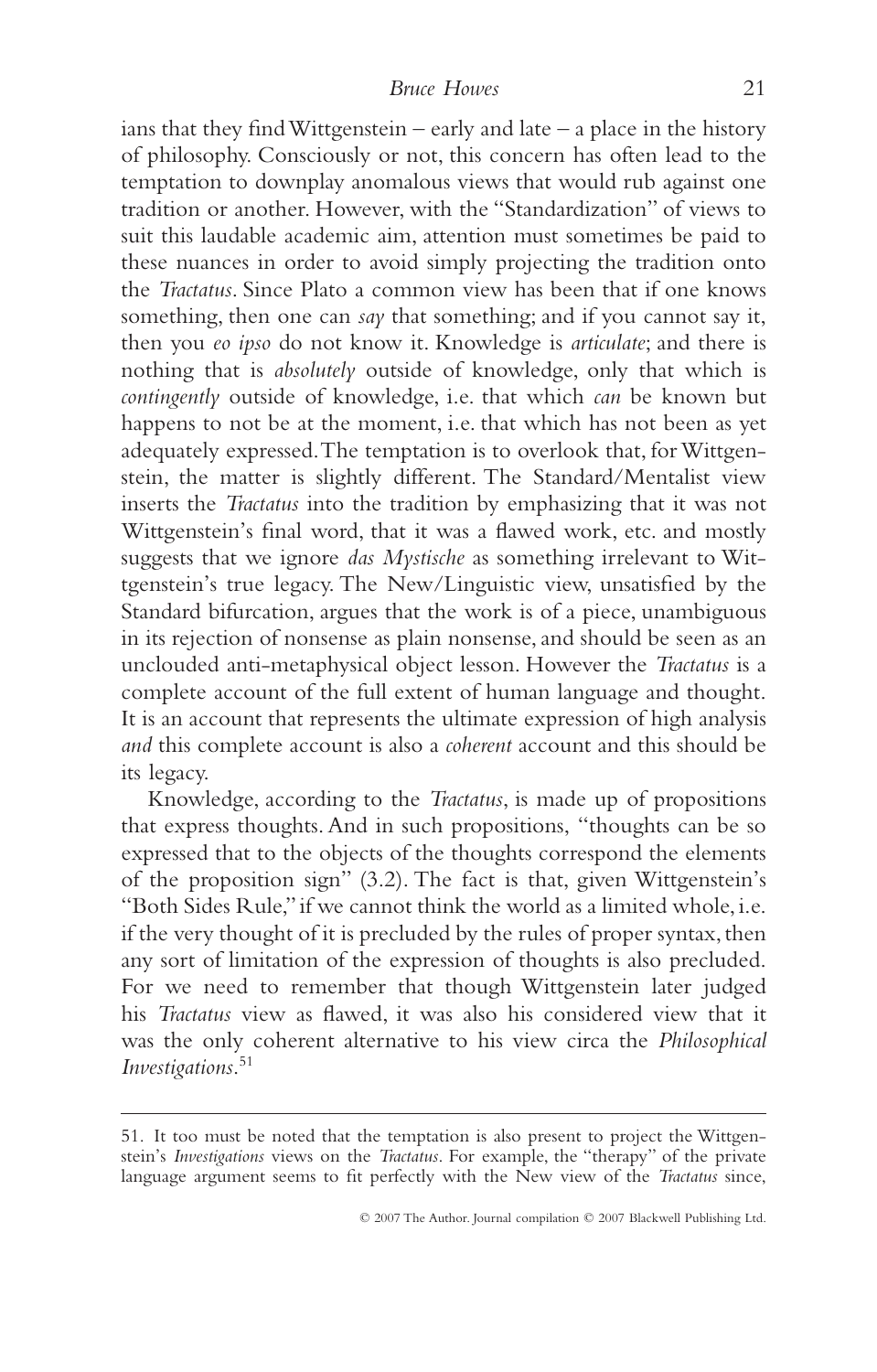As the *Tractatus* states, Logic must take care of itself (5.454); and it must also be simple because it is itself the standard of simplicity (5.4541). But simple does not mean *easy*. If all possibleThinking could be expressed, this would of course make things quite easy. The task that Wittgenstein is suggesting we take up is however a self-directed one. We have to discipline ourselves to recognize what Wittgenstein has laid out before us:There is *something* which is *there*, indicated (*gezeigt*) by our very ability to use language in a coherent way.AsWittgenstein says elsewhere,52 we cannot express such wonder at what lies at the root of the limit of expression *in* language, but the existence of language itself expresses, so to speak, that which is indicated. It is a requisite of the Wittgenstein of the *Tractatus* that we, in any philosophical context, rein in our desire to say this wondrous something, to give it shape, or for the purpose of a reasoned analysis, *define* it. It is said that Nature abhors a vacuum; Wittgenstein seems to be pointing out that an epistemic vacuum is also treated with abhorrence by *Human* Nature – and that this must change. In one of the *Nachlass*,Wittgenstein put this quite clearly when he states

What a curious attitude scientists have  $-$ : "We still don't know that; but it is knowable and it is only a matter of time before we get to know it!" As if that went without saying.<sup>53</sup>

It should be noted that Wittgenstein is always very careful to speak of nonsense as that which cannot be said, rather than that which does not exist.And it seems a careful point made as well was to distinguish the elimination of metaphysical talk from either the elimination of the *object* of such talk, or indeed our silent adoration of such an object or objects. And in this he may have been suggesting a correction to an error basic to philosophy. The two epistemic categories into which reality is traditionally divided since at least Plato's *Meno* are *that which we know*, and *that which we do not* yet *know*; i.e. the known and the

given that one cannot really be thinking that which one cannot say, one cannot have a thought language that is not publically accessible.

<sup>52.</sup> Cf. "Lecture on Ethics," in J. C. Klagge and A. Nordmann (eds.) *Philosophical Occasions 1912–1951* (Indianapolis: Hackett, 1993) pp. 43–44.

<sup>53.</sup> L.Wittgenstein, *Culture and Value*, ed. G. H. von Wright, trans. P.Winch (Oxford: Blackwell, 1980) p. 40; see also L.Wittgenstein, *The Blue and Brown Books* (NewYork: Harper and Row, 1958), p. 18: "Philosophers constantly see the method of science before their eyes, and are irresistibly tempted to ask and answer questions in the way that science does. This tendency is the real source of metaphysics, and leads the philosopher into complete darkness."

<sup>© 2007</sup> The Author. Journal compilation © 2007 Blackwell Publishing Ltd.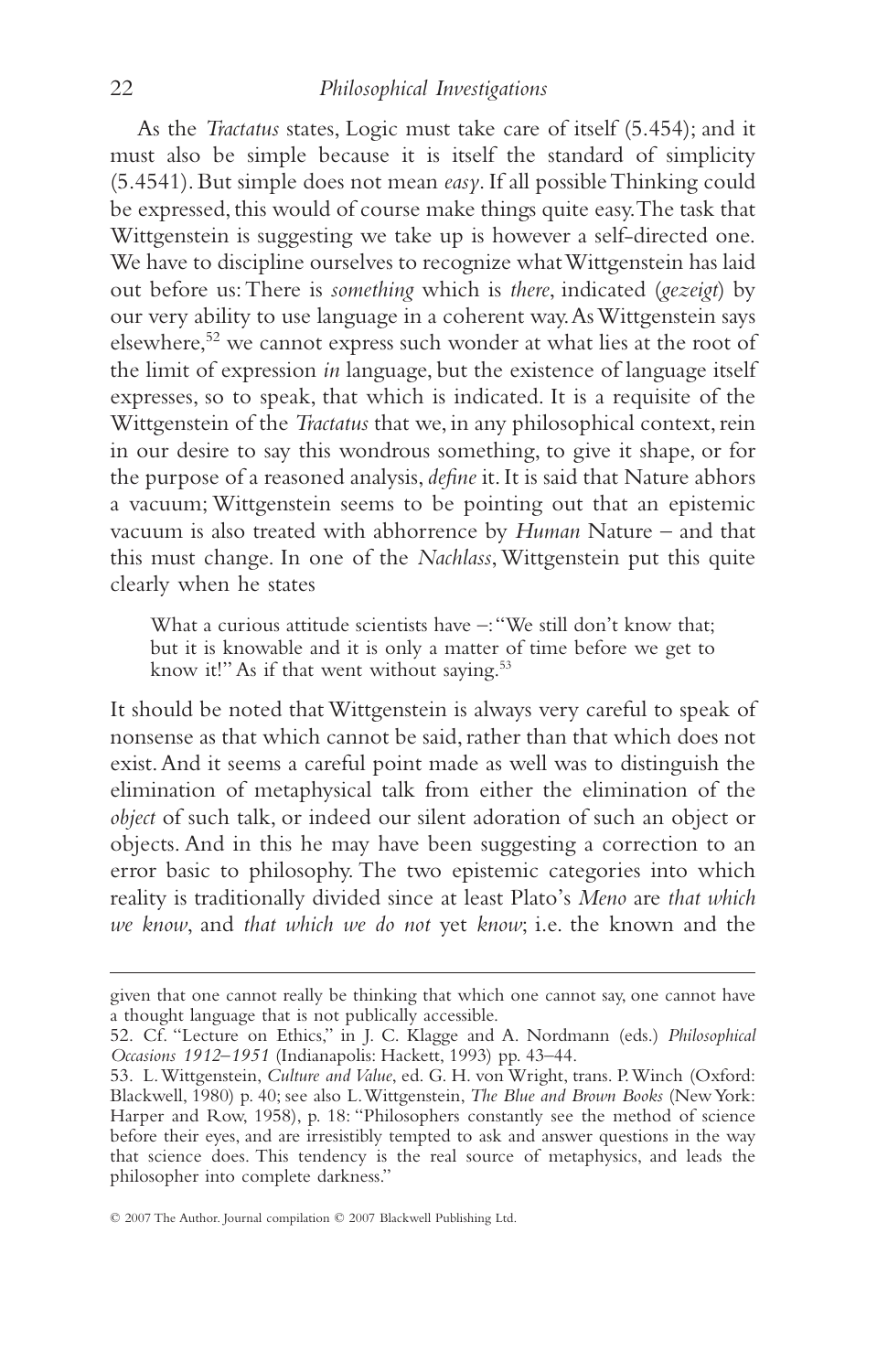*Bruce Howes* 23

*contingently* unknown. Wittgenstein is here introducing a third category: the absolutely unknown or the unknowable. For Wittgenstein, the proper task of philosophy is the clarification of language, not the creation of a doctrinal system wherein "it looks as though *everything* were explained" (6.372); and this is not meant merely to denote the limits of science and clear the way for scientific investigation. It is also put forth as a challenge to the "shallow"54 hubris of modern philosophy, which excludes the reality of anything excluded by science. Wittgenstein is attempting to show that a *complete* account of human Thinking has the character of being, on any objective scale, incomplete.As suchWittgenstein can be seen in the *Tractatus* as attempting to reintroduce into Western thought a concept seemingly forgotten to modernity,but one that it seems *Socrates* prized above all else:Humility.

#### References

- Anscombe, G. E. M. (1971). *An Introduction to Wittgenstein's Tractatus*, 4th edition. London: Hutchinson books.
- Black, M. (1964). *A Companion to Wittgenstein's Tractatus*. Cambridge: Cambridge University Press.
- Carruthers, P. (1990). *The Metaphysics of the Tractatus*. NewYork: Cambridge University Press.
- Conant, J. (1989). "Must We Show What We Cannot Say?" In R. Fleming and M. Payne (eds.), *The Senses of Stanley Cavell*. Lewisburg: Bucknell University Press.
- ——. (1990)."Throwing Away theTop of the Ladder."*TheYale Review* LXXIX: 328–364.

——. (1992). "The Search for Logically Alien Thought: Descartes, Kant, Frege and the Tractatus." *Philosophical Topics* 20 (1): 115–180.

Diamond, C. (1993). *The Realistic Spirit*. Cambridge, MA: MIT Press.

- Dummett, M. (1996). *Origins of Analytical Philosophy*. Cambridge: Harvard University Press.
- Hacker, P. M. S. (1999). "Naming, Thinking and Meaning in the Tractatus." *Philosophical Investigations* 22 (2): 119–135.

——.(2000)."Was HeTrying toWhistle It?"In A. Crary and R. Read (eds.), *The New Wittgenstein*. London: Routledge, pp. 353–388.

<sup>54.</sup> As he refers to it in conversation with members of the *WeinerKreis* in *Ludwig Wittgenstein and the Vienna Circle*, from the notes of F.Waismann, ed. B. F. McGuinness and J. Schulte (Oxford: Blackwell, 1979) p. 115.